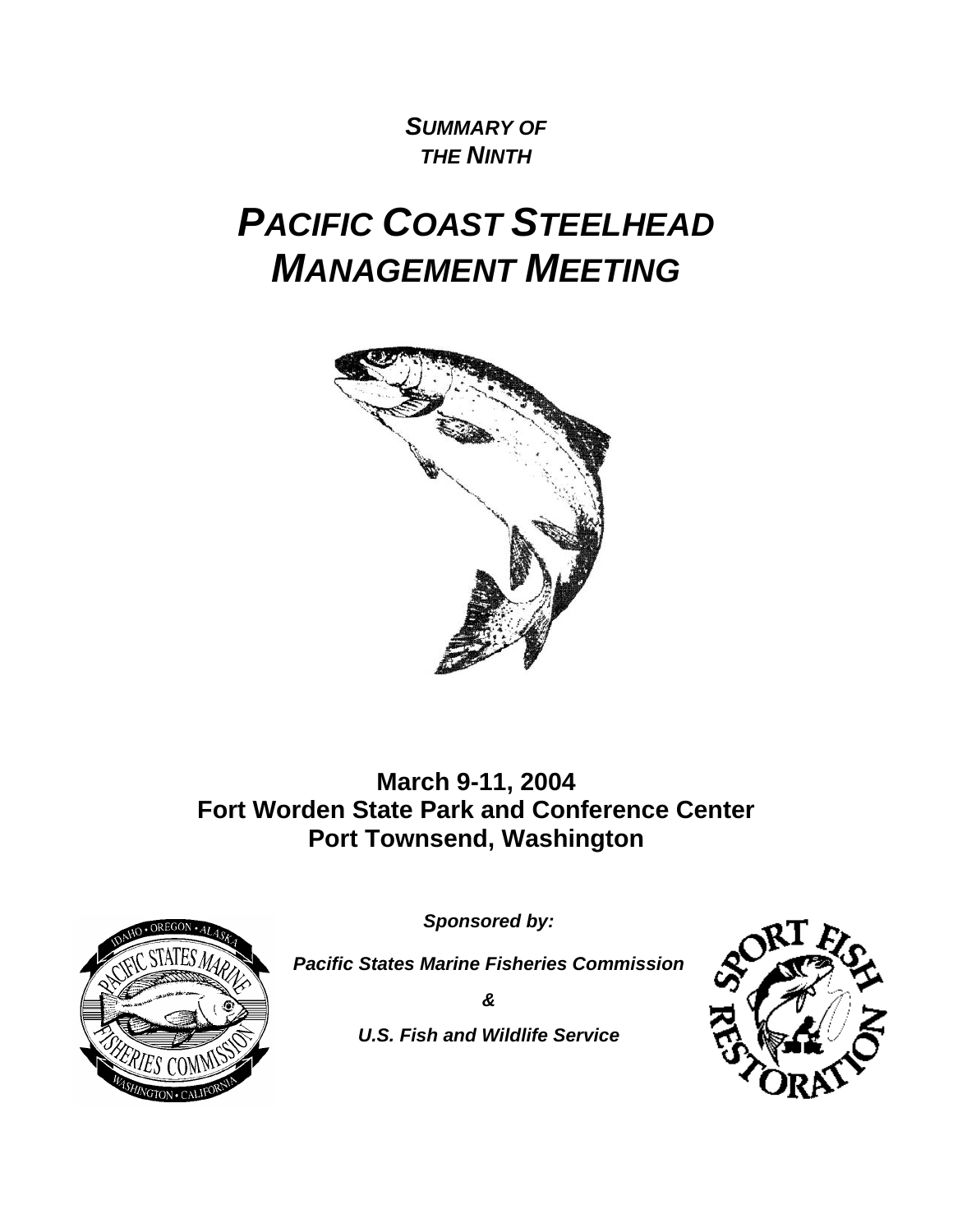| The Mating System Structure and Mating Tactics of Sympatric Steelhead and Resident                                                                                       |
|--------------------------------------------------------------------------------------------------------------------------------------------------------------------------|
| Genetic Relationships among Resident and Anadromous Oncorhynchus mykiss in Cedar<br>River, Washington: Improving the Chances for Recovery, or Clash of the Phenotypes?13 |
| The Quandary of a Highly Polymorphic Species under the U.S. Endangered Species Act. 14                                                                                   |
| Reproductive Effort of Steelhead and Life History Diversity of O. mykiss in Kamchatka15                                                                                  |
|                                                                                                                                                                          |
|                                                                                                                                                                          |
|                                                                                                                                                                          |
| Ecosystem Diagnosis and Treatment (EDT): Its Value as a Tool in Developing                                                                                               |
| Climate Insurance for NW Steelhead Fisheries: Thoughts on Incorporating the Influence                                                                                    |
|                                                                                                                                                                          |
| Evaluation of Conservation Hatchery Rearing and Release Strategies for Steelhead                                                                                         |
| INTEGRATED VS. SEGREGATED STEELHEAD MANAGEMENT  20                                                                                                                       |
| The True Genetic and Behavioral Differences between Hatchery and Wild Steelhead20                                                                                        |

# **TABLE OF CONTENTS**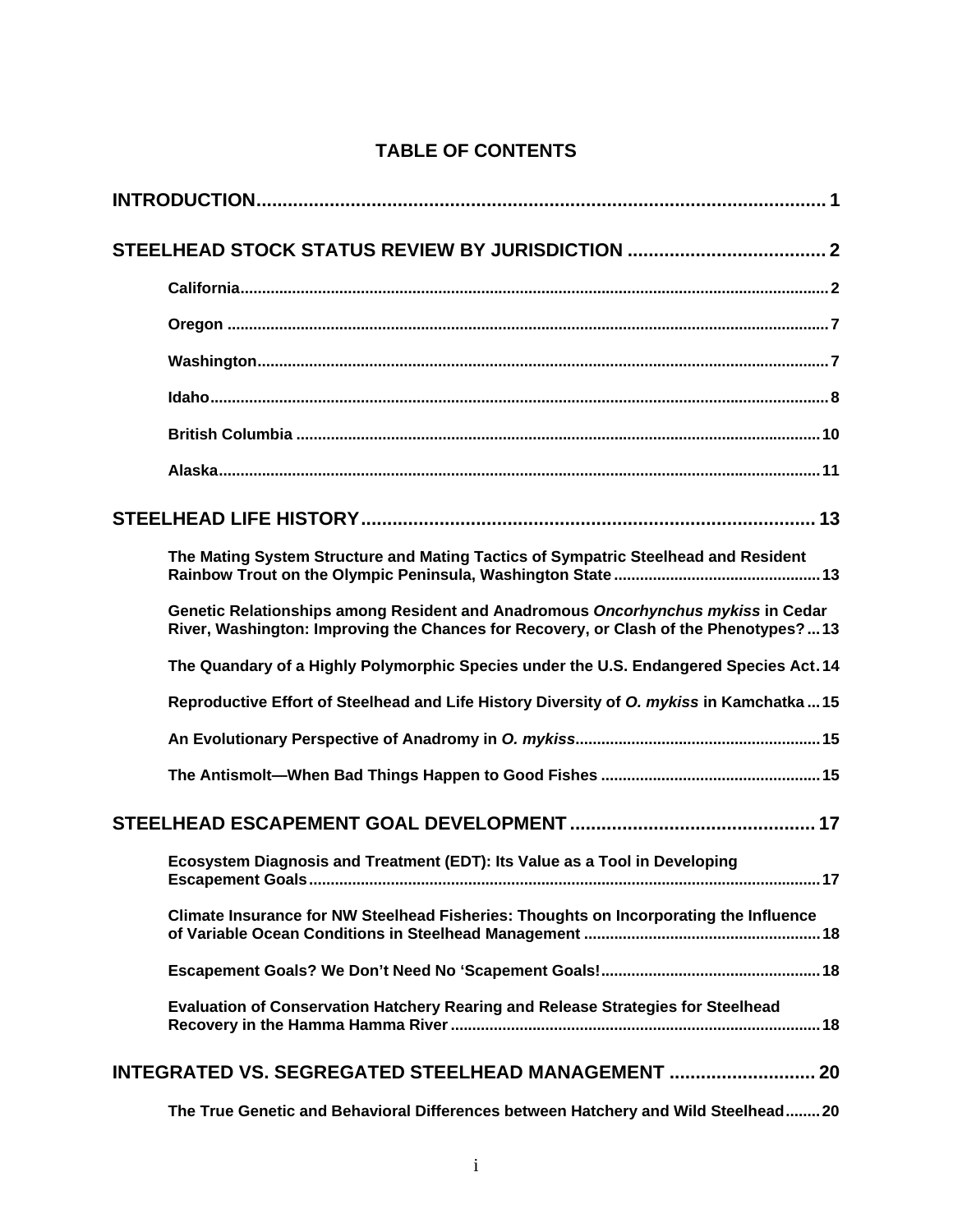| Management Goals for Hatchery Broodstocks: Genetic Integration versus Segregation20 |  |
|-------------------------------------------------------------------------------------|--|
| Federal Concerns Regarding Hatchery Steelhead Spawning in the Wild21                |  |
|                                                                                     |  |
|                                                                                     |  |
|                                                                                     |  |
| Implementation of a Program to Monitor Oregon Coastal Populations of Steelhead  24  |  |
| Genetic Population Structure of Snake River Basin Steelhead in Idaho  24            |  |
|                                                                                     |  |
|                                                                                     |  |
|                                                                                     |  |
|                                                                                     |  |
|                                                                                     |  |
|                                                                                     |  |
|                                                                                     |  |
|                                                                                     |  |
|                                                                                     |  |
|                                                                                     |  |
|                                                                                     |  |
|                                                                                     |  |
|                                                                                     |  |
|                                                                                     |  |
|                                                                                     |  |
|                                                                                     |  |
|                                                                                     |  |
|                                                                                     |  |
|                                                                                     |  |
|                                                                                     |  |
|                                                                                     |  |
|                                                                                     |  |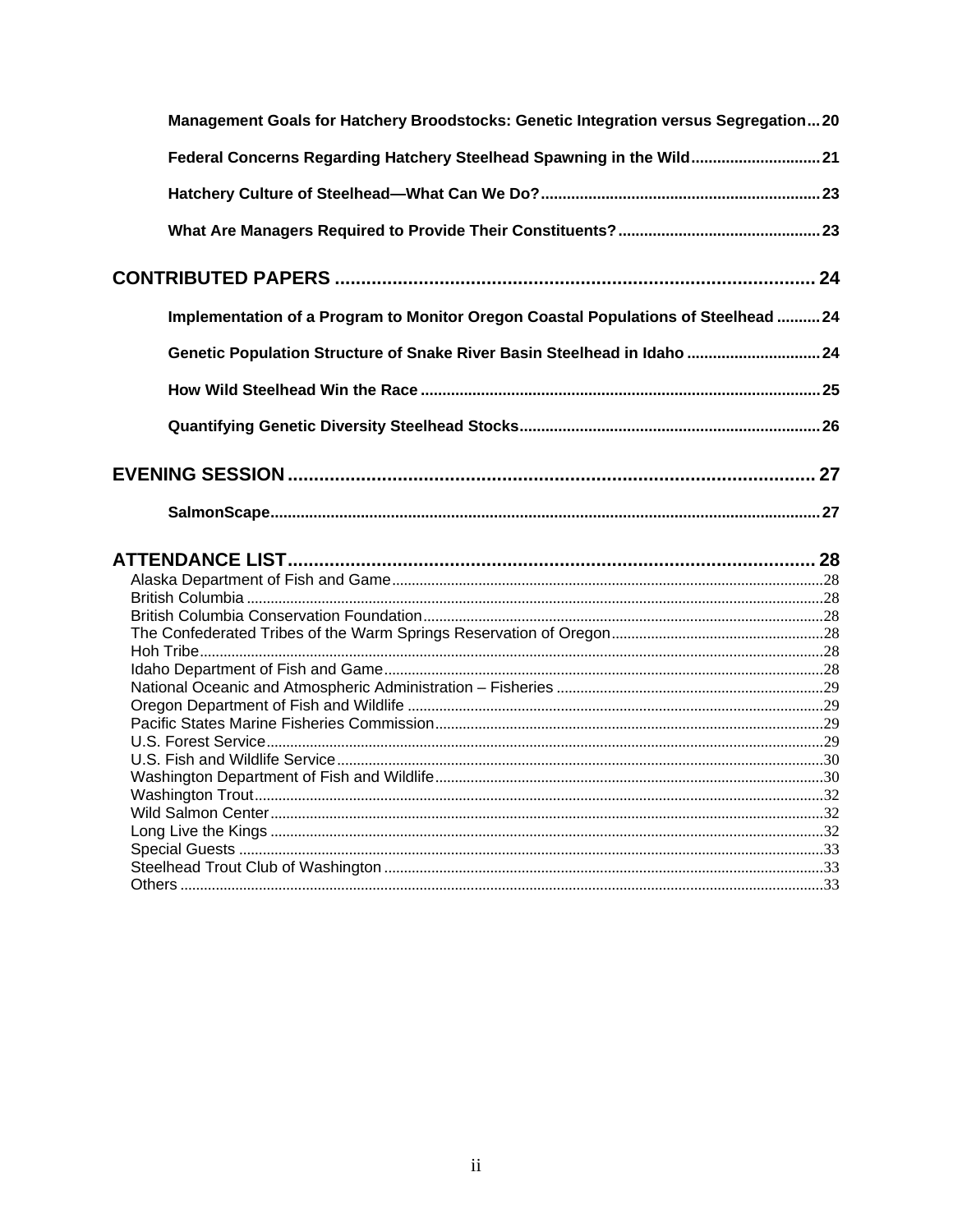#### **Pacific Coast Steelhead Management Workshop March 9-11, 2004 Fort Worden State Park and Conference Center Port Townsend, Washington**

# <span id="page-3-0"></span>**Introduction**

From March 9-11, 2004, the Pacific States Marine Fisheries Commission, with partial support from the U.S. Fish and Wildlife Service – Sport Fish Restoration Program, sponsored the ninth in a series of workshops on steelhead (*Oncorhynchus mykiss*) management. The meeting, held in Port Townsend, Washington, was attended by approximately 60 Pacific Coast fisheries managers, researchers and other interested parties from the states of Alaska, Washington, Idaho, Oregon, and the province of British Columbia. Topics for this workshop included:

- an update on the status of steelhead in each management jurisdiction;
- updates on continuing steelhead life history research;
- steelhead escapement considerations and research;
- integrated vs. segregated steelhead management in Washington; and,
- contributed reports on current steelhead research projects.

An evening session was held featuring SalmonScape, a website of interactive maps featuring information on Washington salmon populations, created by WDFW.

The workshop was structured as a series of individual presentations by topic area, followed by a panel discussion and/or questions from the audience. The meeting allowed steelhead managers and researchers on a coastwide basis to discuss common problems and to share insights into possible solutions. The following abstracts prepared by the speakers summarize their presentations.

Workshop Steering Committee:

Roger Harding, Alaska Department of Fish and Game Art Tautz, Ministry of Water, Land and Air Protection, British Columbia Bob Leland, Washington Department of Fish and Wildlife (Chairperson) Bill Horton, Idaho Department of Fish and Game Charles Corrarino, Oregon Department of Fish and Wildlife Katie Perry, California Department of Fish and Game Mick Jennings, Confederated Tribes of the Warm Springs Nick Gayeski, Washington Trout Stephen Phillips, Pacific States Marine Fisheries Commission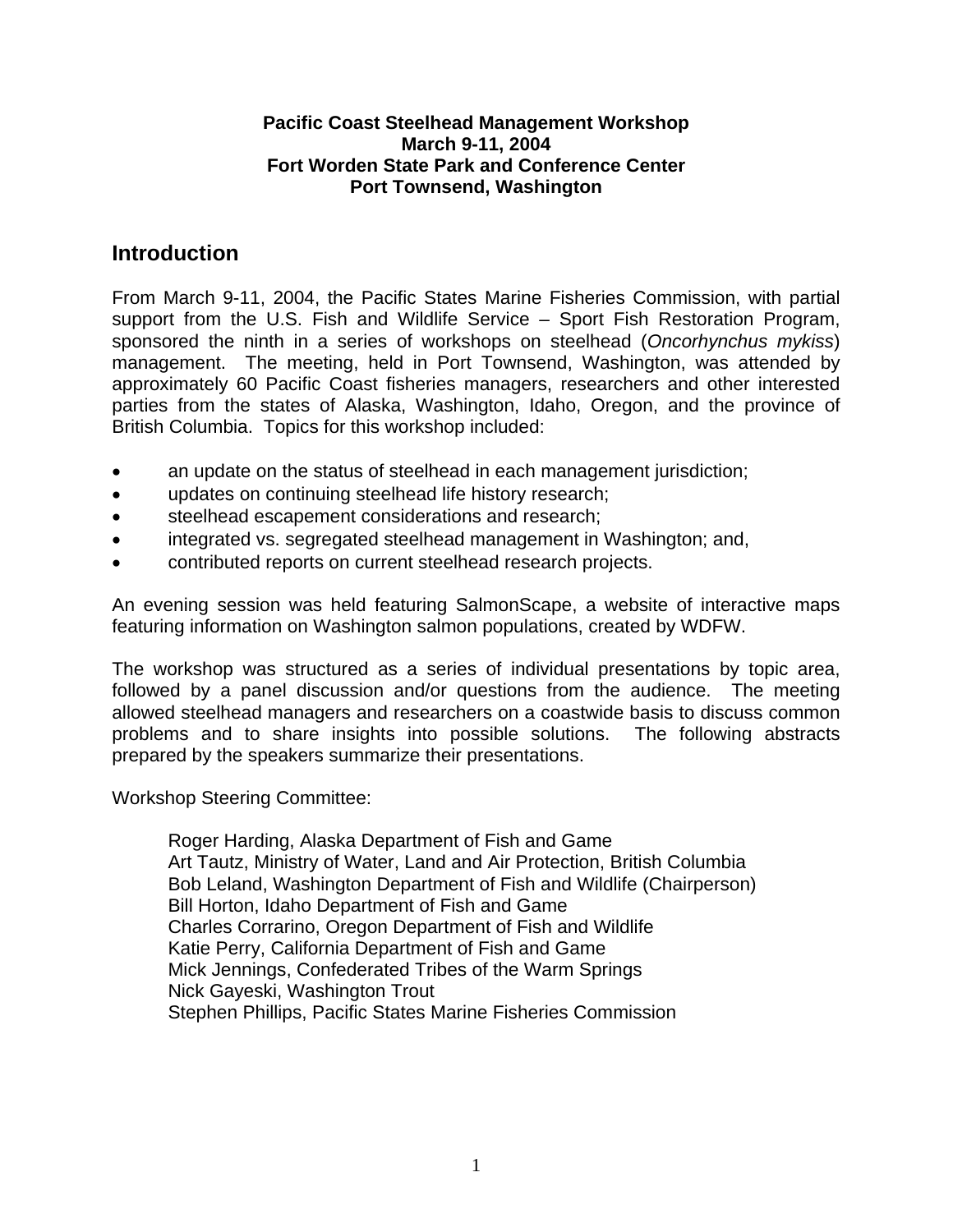# **Steelhead Stock Status Review by Jurisdiction**

Session Chair: Roger Harding, Alaska Department of Fish and Wildlife

#### <span id="page-4-0"></span>**California**

Katie Perry, California Department of Fish and Game

In general, California's steelhead populations appear to be relatively stable, but remain at very low levels compared to historical levels. In 2000 we reported to this group that monitoring efforts were inadequate to properly measure population abundance and trends and that any conclusions about stock status were very tenuous. This is still the case in 2004. Only a few streams are monitored for adult returns, and where we have juvenile abundance or density data we do not know how these data relate to the status of the adult populations.

The National Marine Fisheries Service (NOAA Fisheries) is in the process of reviewing the Endangered Species Act (ESA) status of 27 Pacific salmon and steelhead evolutionarily significant units (ESUs). In February 2003 NOAA Fisheries released a comanager review draft of the preliminary scientific conclusions of the Biological Review Team (BRT). The BRT's preliminary conclusions indicate that five of the six California steelhead ESUs are either likely to become endangered or are in danger of extinction. The previous BRT had similar conclusions with the exception of the South-Central California Coast and the Central California Coast (Busby et al. 1996). These two ESUs were in danger of extinction in 1996, but were listed as threatened in the final rule for each ESU.

| <b>STEELHEAD ESU</b>                     | <b>STATUS</b>           | <b>EFFECTIVE</b><br><b>DATE</b> | <b>DRAFT BRT</b><br><b>CONCLUSIONS</b><br><b>UPDATED STATUS</b><br><b>REVIEW</b> |
|------------------------------------------|-------------------------|---------------------------------|----------------------------------------------------------------------------------|
| Southern California                      | Endangered              | Oct. 17, 1997                   | In danger of extinction                                                          |
| South-Central<br><b>California Coast</b> | Threatened              | Oct. 17, 1997                   | Likely to become endangered                                                      |
| <b>Central California</b><br>Coast       | Threatened              | Oct. 17, 1997                   | Likely to become endangered                                                      |
| <b>Central Valley</b>                    | Threatened              | May 18, 1998                    | In danger of extinction                                                          |
| Northern California                      | Threatened              | August 7, 2000                  | Likely to become endangered                                                      |
| <b>Klamath Mountains</b><br>Province     | <b>Not</b><br>warranted | March 28, 2001                  | <b>NA</b>                                                                        |

Table 1.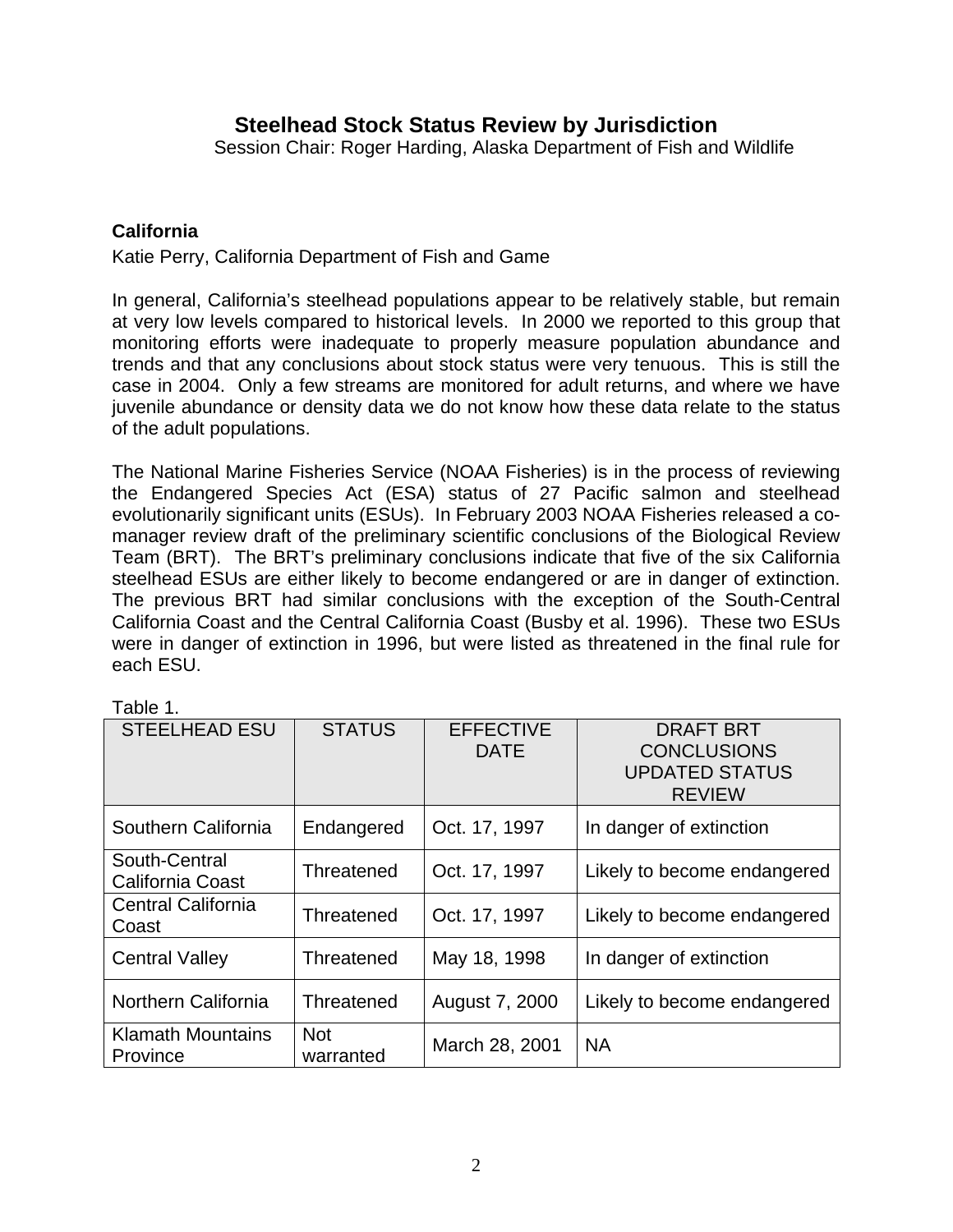#### *Klamath Mountains Province ESU*

This ESU encompasses steelhead from the Elk River in Oregon to the Klamath and Trinity Rivers in California. In March 2001 NOAA Fisheries determined that this ESU did not warrant listing. The ESU includes summer, winter, and half-pounder runs of steelhead. The recent updated status review did not include the Klamath Mountains Province. In September 2002 there was a massive fish kill on the Klamath River. Approximately 33,000 salmon and steelhead were killed; however, steelhead were a small percentage of the total (~650 to 1,500).

#### *Northern California ESU*

This ESU includes coastal basins from Humboldt County to Mendocino County. It includes summer and winter steelhead runs as well as a half-pounders. Time-series data of winter steelhead in the upper Eel River at Cape Horn Dam have declined from a maximum of 9,528 in 1944/45 to 102 in 2002/03 (combined wild and hatchery). Wild steelhead number less than 100. Time-series data are also available for winter steelhead in the Mad River and combined counts of summer and winter steelhead in the South Fork Eel River at Benbow Dam. Overall, population abundances remain low relative to historic estimates and recent trends are downward. Summer steelhead abundance is also low. Figure 1 shows that recent summer steelhead counts on the Middle Fork Eel River remain low. The main threats to steelhead include poor forest practices, poor land use practices, and non-native Sacramento pikeminnow predation, and high water temperatures.



Figure 1. Adult summer steelhead counts from 1966 to 2003, Middle Fork Eel River. Surveys were not conducted in 1969 and 1972.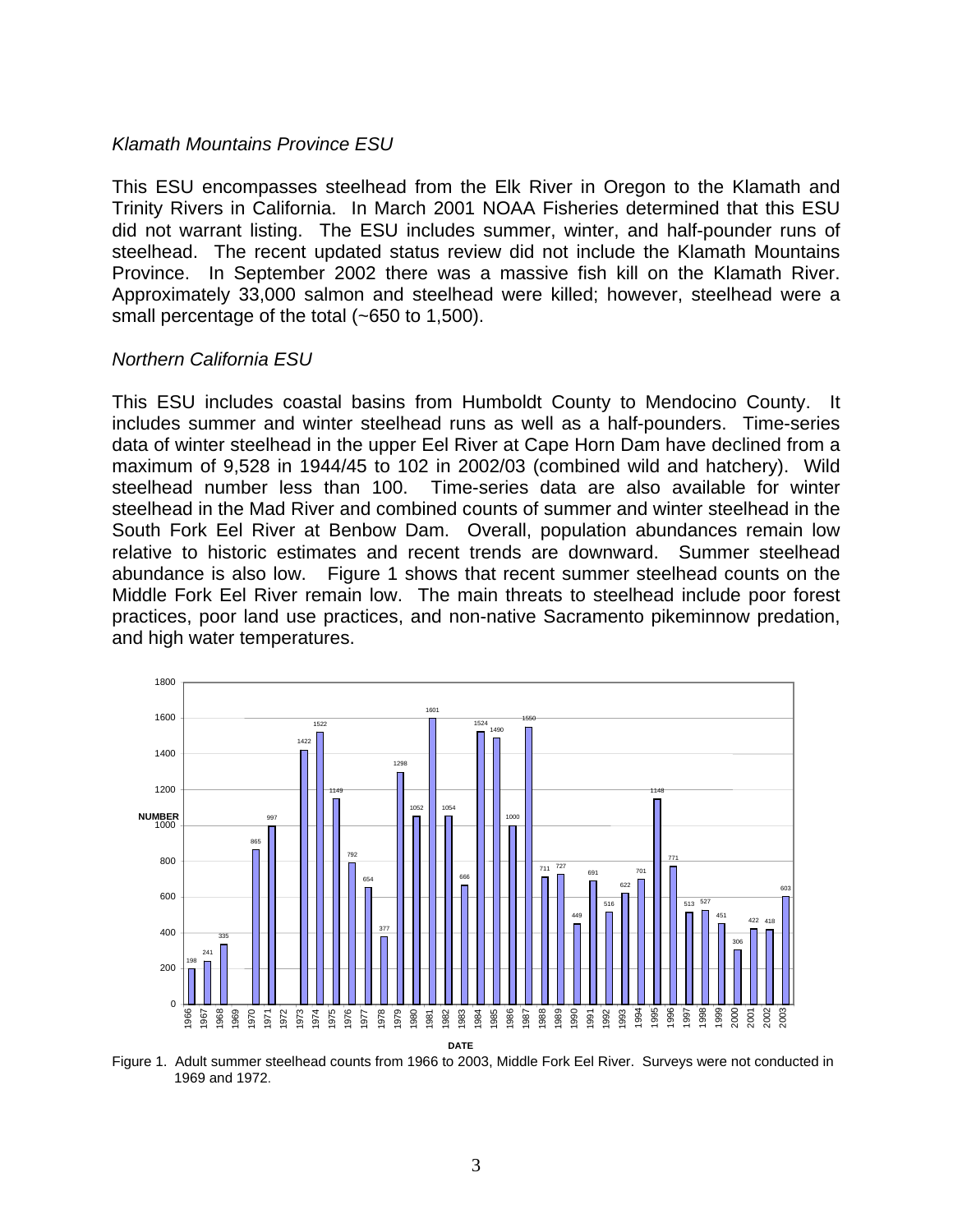#### *Central California Coast ESU*

This ESU includes coastal basins from the Russian River in Sonoma County to Soquel Creek in Santa Cruz County. Also included are populations in the streams of San Francisco and San Pablo Bays. The ESU contains only winter steelhead. Impacts to steelhead in this ESU include habitat blockages, urbanization, poor land use practices, habitat degradation, and dewatering due to irrigation and diversion. Habitat restoration efforts have been undertaken in many rivers and streams in this ESU. There are several active stakeholder groups working in the San Francisco Bay area tributaries (e.g. Alameda Creek Alliance, the Stevens and Permanente Creeks Watershed Council). Their actions are focused on improving access through barrier removal and development of watershed plans.

#### *Central Valley ESU*

This ESU occupies the Sacramento and San Joaquin Rivers and their tributaries. Historically steelhead were abundant and widespread throughout the Central Valley. Population estimates vary, but historically they may have approached 1 to 2 million adults annually. By the 1960s run size had dropped to about 40,000 adults. Counts of steelhead passing Red Bluff Diversion Dam (RBDD) have dropped from a high of almost 20,000 in 1968 to about 1,500 in 1993 (Fig 2.). Since 1993 the gates at RBDD have been raised to facilitate passage of winter-run Chinook salmon and counts for adults steelhead are no longer possible. In recent years steelhead have been found in the San Joaquin River and tributaries, however, their abundance is unknown. The primary stressors affecting Central Valley steelhead are all related to water development and water management, and the single greatest stressor is the substantial loss of habitat. Over 80% of steelhead spawning and rearing habitat has been lost due to impassable dams on rivers and tributaries.

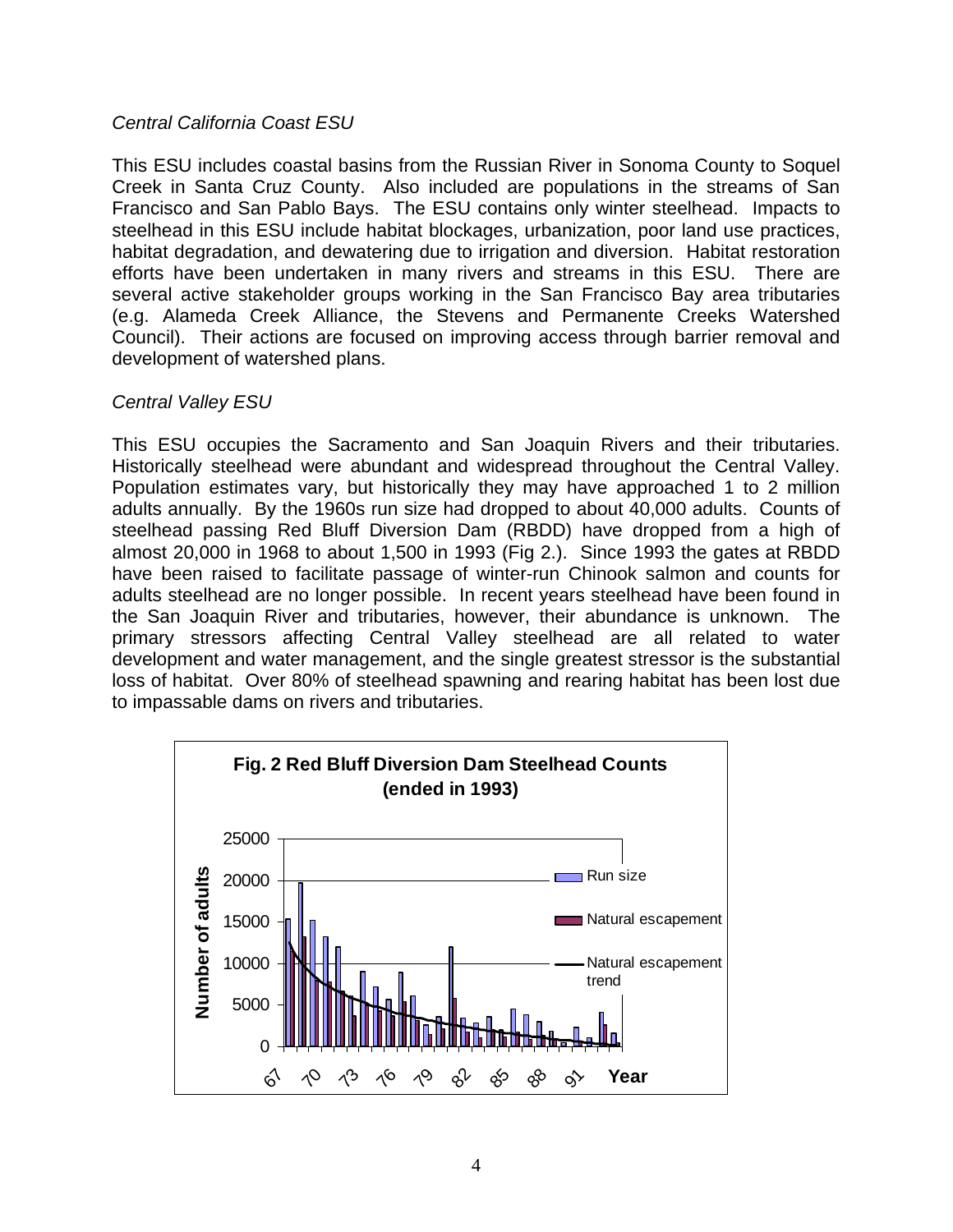Ongoing conservation and habitat restoration actions are being funded by the CALFED Bay-Delta Program and the Anadromous Fish Restoration Program (AFRP). The CALFED Bay-Delta Program is a cooperative effort of more than 20 state and federal agencies working with local communities to improve the quality and reliability of California's water supplies and to restore the San Francisco Bay-Delta ecosystem. The AFRP is tasked by the Central Valley Project Improvement Act to make "all reasonable efforts to at least double natural production of anadromous fish in California's Central Valley streams on a long-term, sustainable basis".

#### *South-Central California Coast ESU*

This ESU extends from the Pajaro River basin in Monterey Bay south to, but not including, the Santa Maria River Basin near the town of Santa Maria. Updated adult steelhead counts for the Carmel River at San Clemente Dam are available from the Monterey Peninsula Water Management District (Fig. 3). Recent counts suggest that the abundance of adults has been increasing since the six year drought in the late 1980s and early 1990s, but the counts remain below 1,000 fish.





The main threats to stocks in this ESU include habitat blockages and habitat degradation from water management practices (e.g., dewatering stream channels, unregulated ground water withdrawal) and lagoon breaching.

#### *Southern California ESU*

This ESU extends from the Santa Maria River basin to the United States border with Mexico. The range was extended from Malibu Creek to the border in July 2002 after California Department of Fish and Game found steelhead in Topanga Creek (Los Angeles County) and San Mateo Creek (San Diego County). There is little time series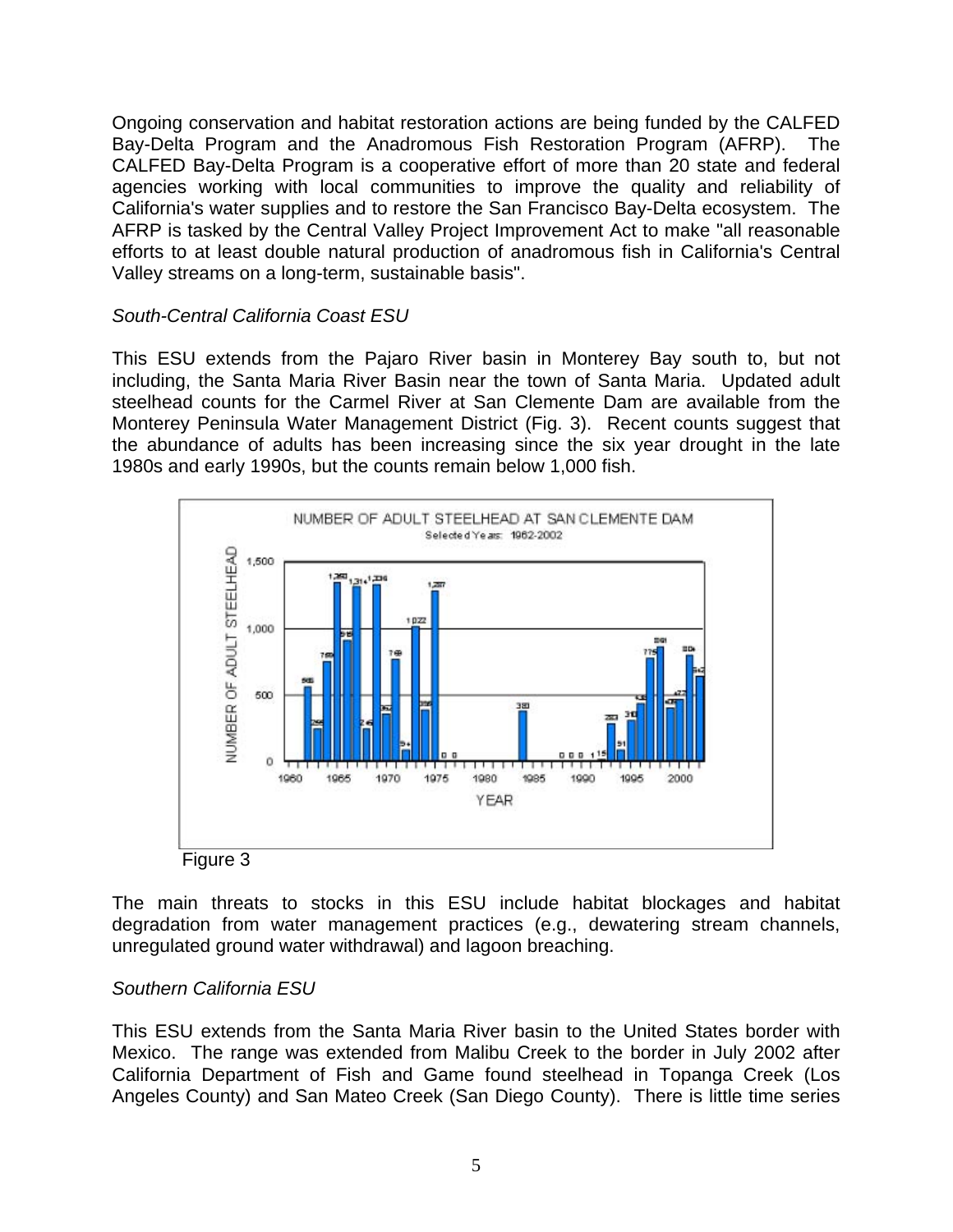data available for this ESU other than 10 years of migration data for the Santa Ynez and 3 years of fish counts for Topanga Creek in the Santa Monica Mountains. Run sizes for the largest river systems in this ESU are less than 200 fish (e.g., Santa Ynez, Ventura, Santa Clara). Habitat restoration projects have been implemented on a number of the streams in this ESU. Most of these projects have restored access through removal or redesign of barriers and diversions. A major fish passage facility is being constructed on the Ventura River at Robles Diversion Dam. This project, along with the removal of Matilija Dam, will open up approximately 20 miles of historic steelhead habitat. The State Water Resources Control Board (SWRCB) recently held a hearing regarding the U.S. Bureau of Reclamation water rights permits on the Santa Ynez River to determine whether any modifications in permit terms or conditions are necessary to protect public trust values and downstream water rights below Bradbury Dam (Cachuma Reservoir). State and Federal fishery agencies want the SWRCB to include fish passage feasibility studies as well as improved flows to help restore steelhead in this river, which historically had the largest runs for steelhead in the ESU.

#### *California Coastal Salmonid Monitoring Plan*

Monitoring efforts throughout coastal California are not adequate to determine the status of salmonids and trends in abundance over time. The California Department of Fish and Game and the National marine Fisheries Service have an interest in recovering salmonids in coastal California. Parties from both agencies prepared a proposal to develop a sampling plan to estimate status and trends in coastal California salmonid abundance at the ESU or other appropriate spatial scale. They received funding for this project from the Department's Fisheries Restoration Grant Program. The ultimate goal is to implement a long-term monitoring program which will develop a dataset necessary to support delisting assessments at the Federal and State Endangered Species Act levels. The sampling plan will have sufficient statistical power to detect a status and trends within a noisy dataset. It is also expected to include methods to optimize the allocation of resources between monitoring and restoration. In the past, this has been done subjectively. The sampling plan will be developed through a series of three workshops; the first one is scheduled for March 9 through 11, 2004. The workshops will start with evaluating existing protocols and datasets; they will consider the structure of the Oregon Plan as an initial model of the plan to be developed; and they will have an overview of operations research applications for allocating cost of restoration and monitoring. The coastal salmonid monitoring plan is expected to be completed by March 2005.

#### *Central Valley Steelhead Monitoring Plan*

In California's Central Valley the lack of adequate monitoring is also a problem. An interagency group composed of staff from California Department of Fish and Game, NOAA Fisheries, U.S. Fish and Wildlife Service, U.S. Bureau of Reclamation, California Department of Water Resources, and U.S. Forest Service is currently developing a proposal to address this need. We expect that this proposal when completed will be submitted to the CALFED Bay-Delta Program for funding consideration.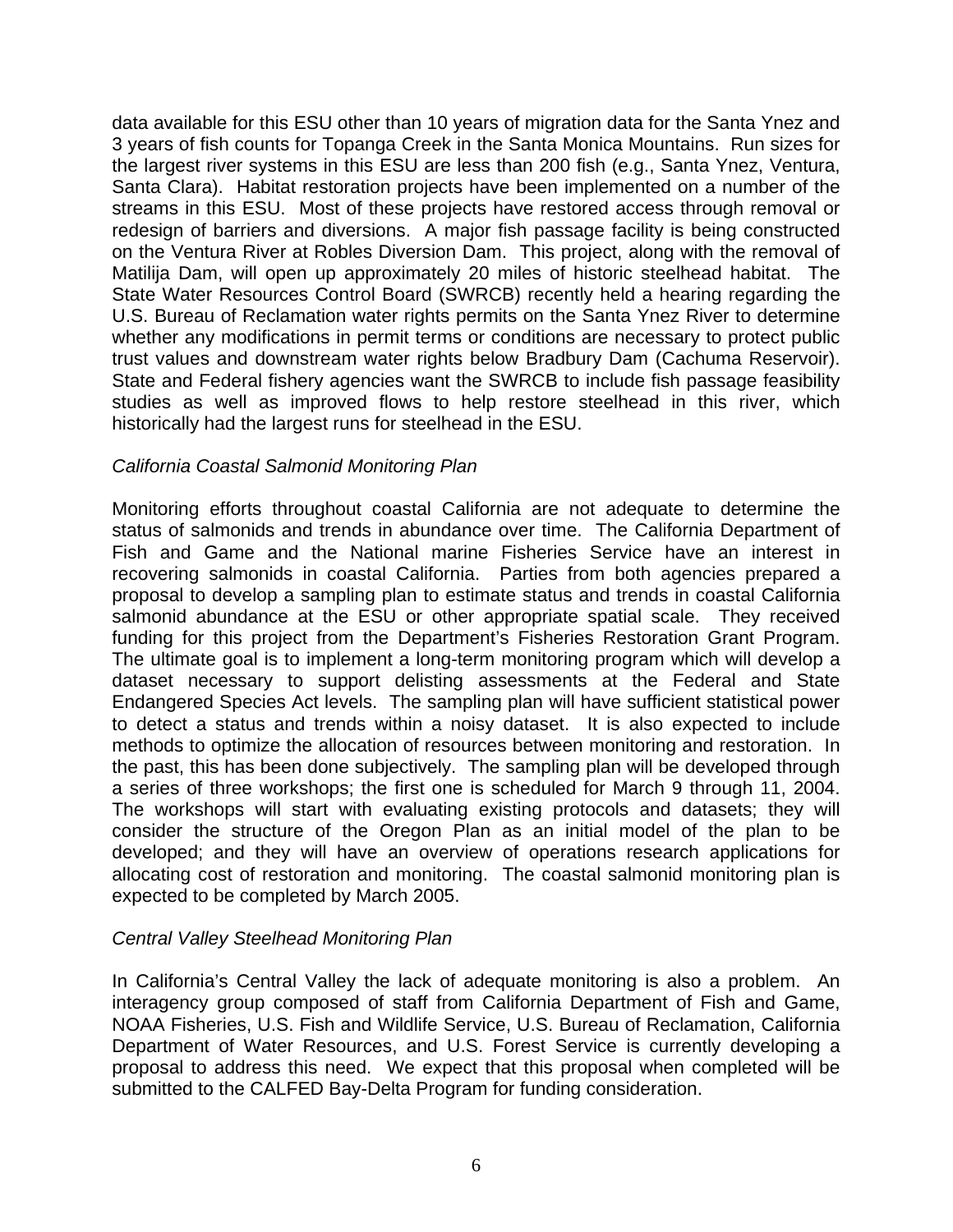#### <span id="page-9-0"></span>**Oregon**

Steve Jacobs, Oregon Department of Fish and Wildlife

Two races of steelhead occur in Oregon. Winter-run steelhead typically return to fresh water during late-fall through early-spring and spawn after a relatively short fresh water residence. Winter-run steelheads occur throughout coastal watersheds, in the Willamette basin upstream through the Calapooia River and in Columbia River tributaries upstream through Fifteenmile Creek, which is located just west of the Deschutes Basin. Summer-run steelhead return to freshwater during the spring through early-fall and typically spawn after a prolonged residence in freshwater. Native populations of summer steelhead co-occur with winter steelhead in three coastal basins, the Rogue, North Umpqua and the Siletz Rivers and in the Hood River. Summer steelhead are the exclusive race of steelhead in all other tributaries of the Columbia and Lower Snake Rivers.

Long-term abundance data are available at 10 locations throughout the range of Oregon steelhead. These data are either adult passage counts through fishways or annual redd counts. To assess status I examined trends at each of these sites over the 30-year period of 1974-2003. A similar pattern of abundance generally occurred at each of these monitoring locations. This pattern was characterized by an initial 10-year period of relatively high abundance, a period of peak abundance during the mid 1980s, a precipitous decline and sustained low abundance during the 1990s, and finally a rebound during the last three years to relatively high levels of abundance. This general pattern exists for both races.

A statistically significant correlation (p<0.001) between a composite of steelhead abundance trends and survival of Oregon Production Index coho suggests that variation in marine survival has had a strong influence in the abundance of Oregon steelhead populations.

#### **Washington**

Amilee Wilson, Washington Department of Fish & Wildlife

Washington State is divided into seven ESUs designated by NOAA fisheries. Some ESUs encompass the entire boundary of Washington; however, most share these areas with bordering states such as Oregon and Idaho as well as British Columbia. These ESUs include Puget Sound, Olympic Peninsula, Southwest Washington, Lower Columbia River, Middle Columbia River, Upper Columbia River and the Snake River Basin.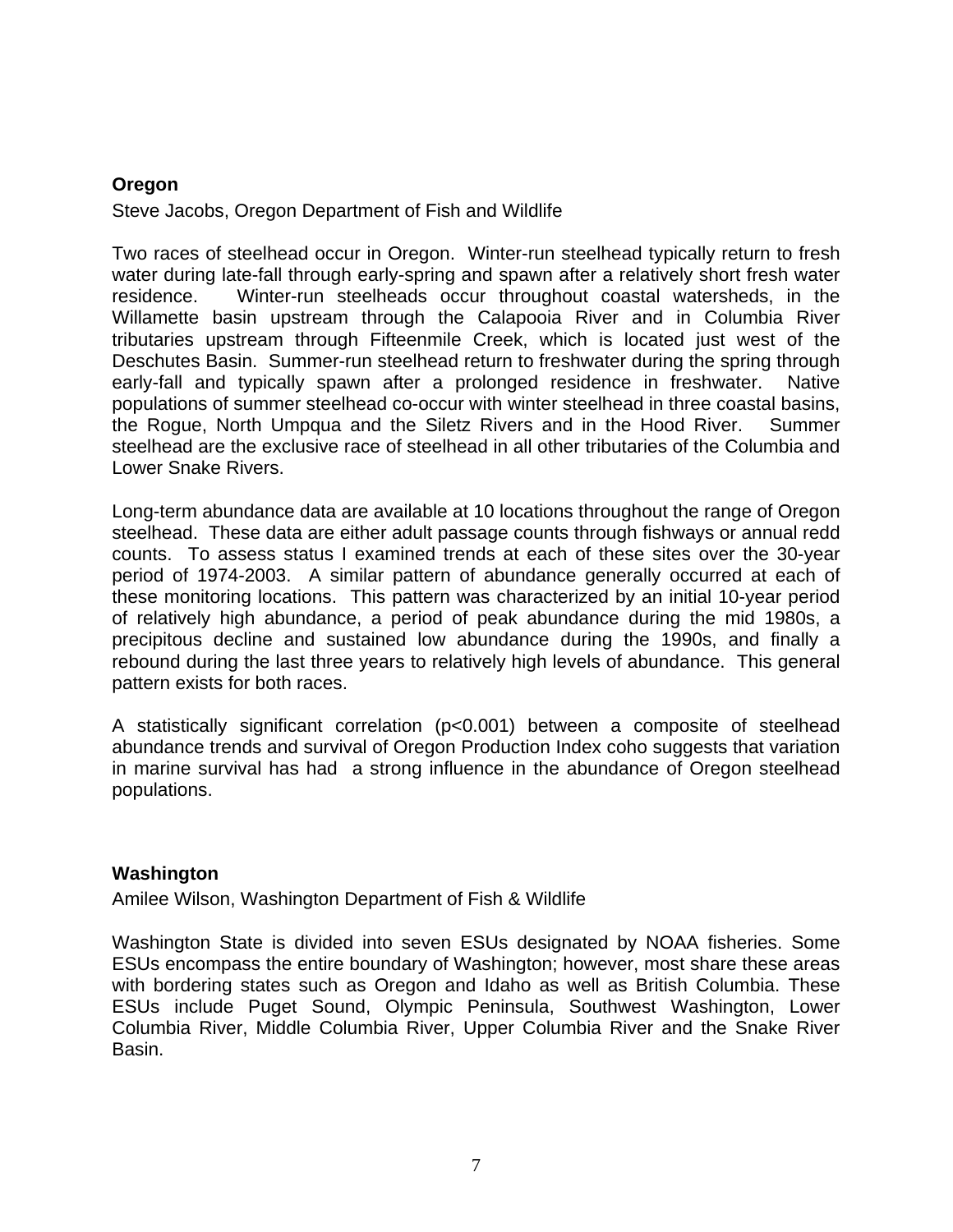<span id="page-10-0"></span>Steelhead stocks that reside in the Puget Sound and Olympic Peninsula ESUs are listed as *Not Warranted* by NOAA fisheries. According to the Department of Fish & Wildlife (WDFW) Salmonid Stock Inventory (SaSI), there are several wild steelhead stocks within this ESU that maintain a status of *Depressed* or *Critical*. According to WDFW observation, it would be wise for NOAA fisheries to revisit their listing status, particularly in the Puget Sound ESU. Several stocks within the Olympic Peninsula ESU remain *Healthy* according to SaSI status. This ESU has maintained the highest number of healthy wild steelhead stocks in Washington State.

The Lower and Middle Columbia River ESUs as well as the Snake River Basin are listed as *Threatened* by NOAA fisheries. These areas contained the highest number of *Depressed* or *Unknown* stocks (mainly summer steelhead stocks) within Washington State according to SaSI ratings.

The Upper Columbia River ESU is listed as *Endangered* by NOAA fisheries. WDFW has very little information on steelhead stocks that reside in this ESU. Many are listed as *Depressed* or *Unknown* according to SaSI status. However, the Priest Rapids Dam is responsible for passing virtually all steelhead destined for this ESU and has a rather elaborate coding and trapping system in place to help separate three different hatchery stocks from the wild steelhead runs.

The number of *Healthy* steelhead stocks in Washington State has declined in recent years. The number of wild steelhead stocks listed as *Depressed* has decreased. Unfortunately, a number of steelhead stocks with known status have reverted to *Unknown* status because the abundance trend data (usually harvest data) is no longer available due to wild steelhead season closures and release regulations. Often the wild steelhead stocks are not monitored for escapement. SaSI maintains very little escapement data for wild summer steelhead runs often due to nearly impossible weather and river conditions during the spring.

In conclusion, the status for wild steelhead stocks in Washington State continues to look grim as Washington biologists, fisheries managers and co-mangers strive to improve habitat and find a balance between harvest quotas and preserving our native steelhead resource.

#### **Idaho**

Bill Horton, Idaho Department of Fish and Game

Idaho historically produced about 55% of the total summer steelhead in the Columbia River basin. An average of 70,000 wild adult summer steelhead entered the Snake River during the 1960s, based on Ice Harbor Dam counts. During this period, steelhead were the most numerous anadromous fish returning to the Snake Basin. The documented thirty-year decline of Snake River steelhead led to their listing as threatened in October 1997, pursuant to the federal Endangered Species Act.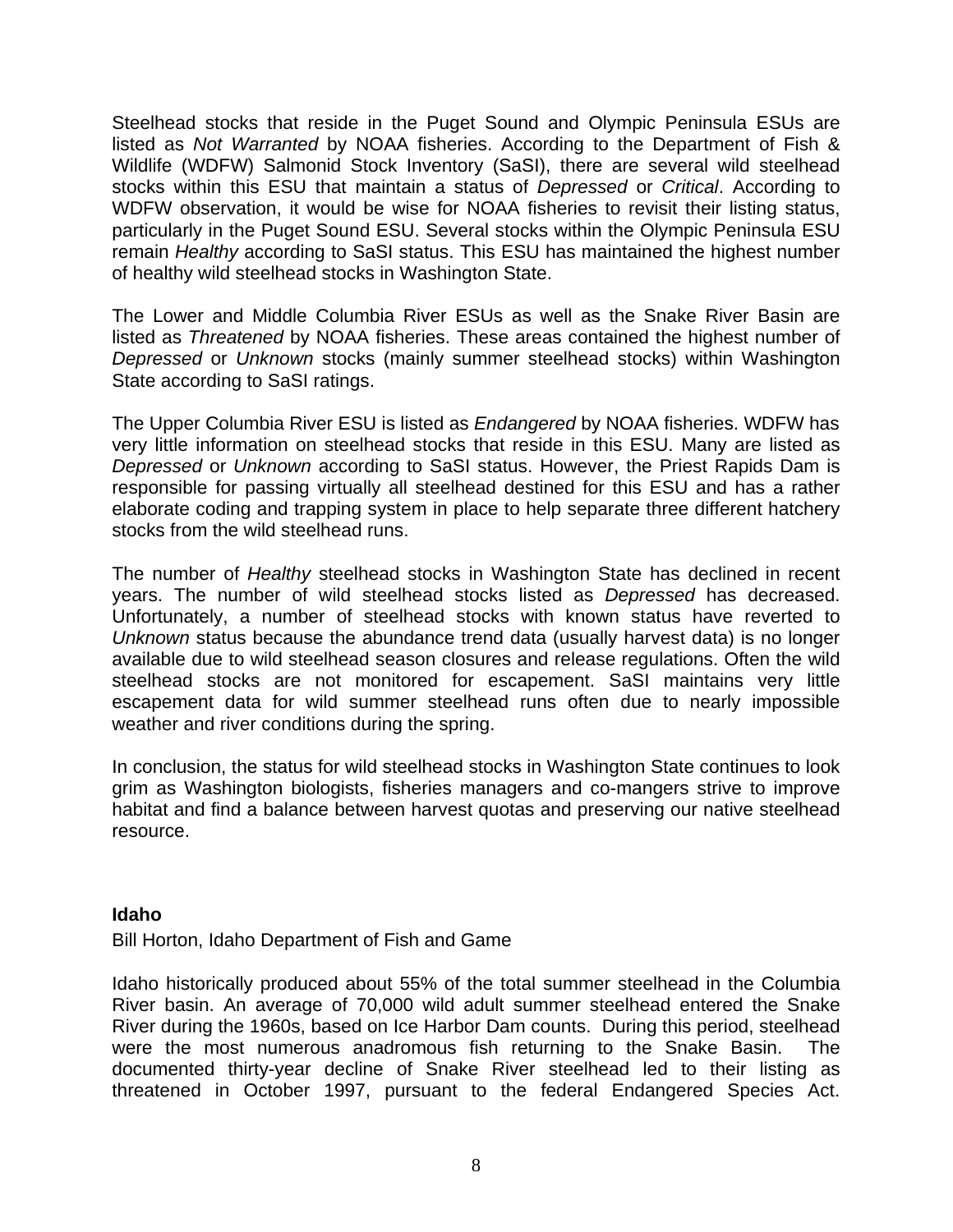Development of the Federal Columbia River Power System (FCRPS), particularly the four dams and reservoirs on the Lower Snake River, is considered to be the primary factor in Snake River steelhead decline.

The majority of steelhead entering the Snake River return to Idaho. About 60% of the historical steelhead habitat in Idaho is still available, primarily in the Salmon and Clearwater river drainages. About 30% of Idaho's existing steelhead habitat is included within designated wilderness or wild and scenic river corridors. Because approximately 69% of the lower Snake River basin is comprised of lands within the jurisdiction of the federal government, most of the steelhead spawning and rearing habitat in Idaho is federally managed.

Some positive change has occurred in the status of Idaho steelhead since the start of the new century. During the 1990s, the naturally-produced steelhead run, as counted at Lower Granite Dam (uppermost Snake River dam), averaged only 11,900. This was an 83% decline from the 1962-70 period. The 1995-99 average was even worse at 8,200 adult steelhead counted at Lower Granite Dam. However, from 2000-2003 the counts have improved sharply to an average of 32,100, likely because of improved migration and ocean conditions.

There is likely a complex composition of steelhead stocks in Idaho for which Idaho Department of Fish and Game (IDFG) is doing a comprehensive genetic survey. For Idaho management purposes, natural and hatchery-produced steelhead are classified as A-run and B-run groups. Naturally-produced steelhead are further defined by production lineage as "wild" (endemic) or "natural" (non-endemic or hatchery-influenced). B-run steelhead return exclusively to Idaho and are characterized by later freshwater entry and larger adult size at age with a predominantly two-ocean return.

Naturally-produced A and B index groups at Lower Granite Dam averaged 6,400 and 1,800 adult steelhead during the 1995-99 period, demonstrating the especially critical status of B-run steelhead. Parr density information generally reflects the poor adult returns counted at Lower Granite Dam. The new decade began with an upswing in the A-run index count at the dam (10,000 and 17,000 steelhead in 99-00 and 00-01), but the B-run index lagged behind at 900 and 2800 for those years. However, during the last three years, adult returns have been promising, and have elevated the most recent 5-year average to more than three times the late 1990s values for both groups (A-run =  $22,300$  and B-run = 5,500).

There is a mix of natural and hatchery steelhead production strategies in Idaho, ranging from wilderness genetic refugia to large-scale hatchery smolt programs. Idaho Department of Fish and Game estimates the statewide accessible habitat could produce at least 4 million steelhead smolts. Areas managed as wild steelhead include expansive contiguous habitat: the Lochsa and the Selway river drainages of the Clearwater River, and the Middle and South fork drainages of the Salmon River. A few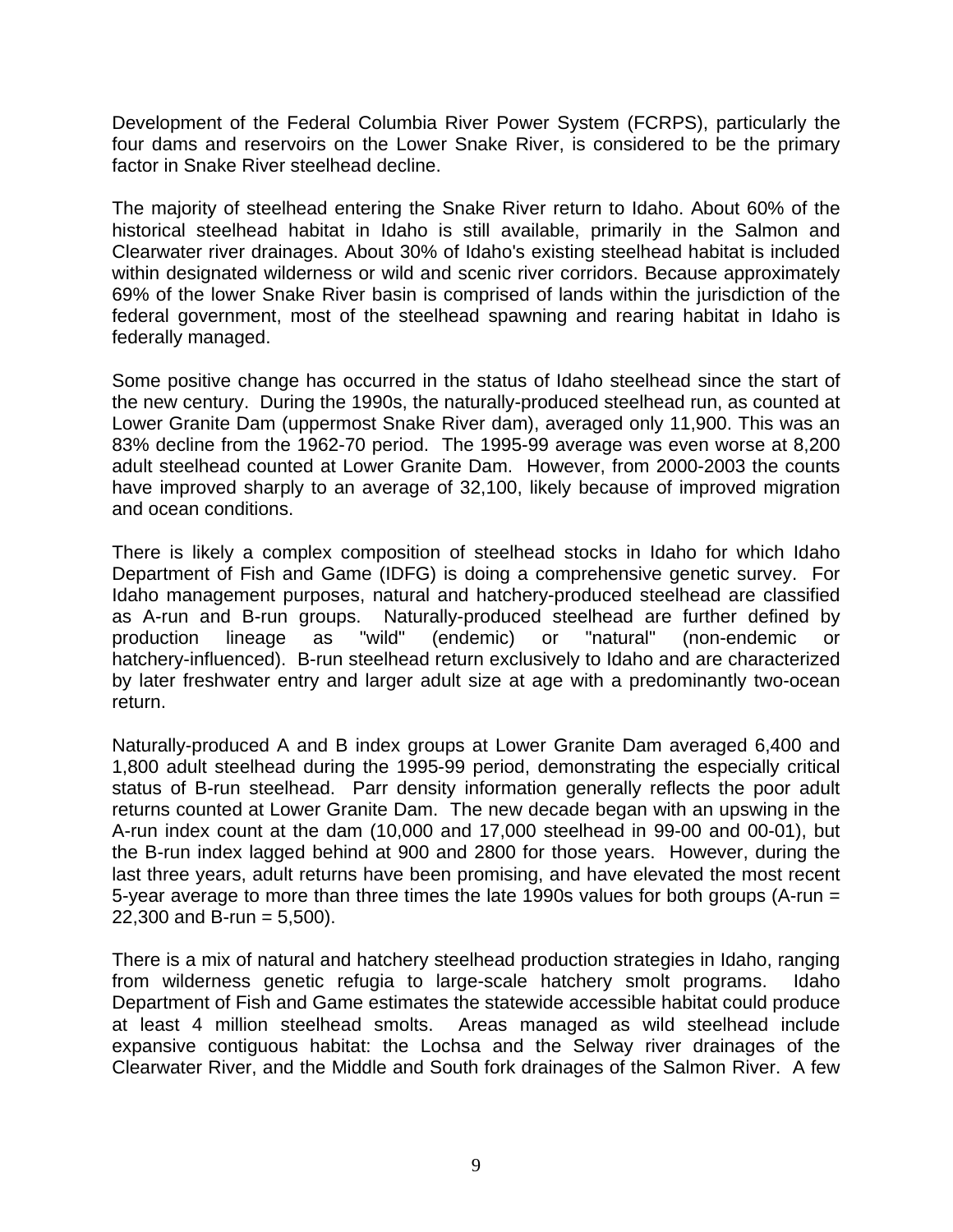<span id="page-12-0"></span>smaller tributaries are also included. Much of the wild steelhead refugia habitat is in areas designated as wilderness or wild and scenic river status.

Since the 1960s, the composition of the steelhead run entering Idaho has changed. The proportion of hatchery origin steelhead has steadily increased due to declining natural spawner return and development of hatcheries. During 1965-69, the Snake River steelhead run was essentially 100% wild. From 1975-79, the steelhead run at Lower Granite Dam averaged 59% naturally-produced fish and from 1985-89, the run averaged 24% naturally-produced fish. From 1995-99, the run slipped further to an average of 11% naturally-produced steelhead. Again, at the start of the century, the natural steelhead have rebounded to about 17% of the total steelhead production above Lower Granite Dam. All steelhead hatcheries in Idaho were developed during this period as mitigation for federal and private hydropower production. IDFG has utilized steelhead smolt production almost exclusively to support sport harvest opportunity for hatchery steelhead in selective fisheries. Steelhead harvest declined from nearly 20,000 wild steelhead annually in the 1950s and 1960s to near 10,000 as wild fish numbers plummeted in the 1970s, and we closed sport fishing some years. Selective fisheries were implemented in the late 1970s. Legal wild fish sport harvest was terminated with the advent of mass marking (adipose fin-clip) in the mid 1980s. Harvest increased to an average of 41,000 hatchery steelhead during the last 10-year period.

The future of steelhead in Idaho and the Snake River Basin will be defined by improvement in smolt-to-adult return rates (SAR). Egg-to-smolt survival, particularly in wild fish areas, has probably not declined significantly from the 1960s. Currently, SARs are not sufficient for consistent replacement. National Marine Fisheries Service (NMFS) has indicated that naturally-produced Snake River steelhead are at significant risk of extinction. For migratory years 1990-2001, SARs ranged from 0.1% to 1.8% for naturally-produced juvenile steelhead tagged with Passive Integrated Transponder tags and detected as adults at Lower Granite Dam (based on IDFG unpublished data). The carrying capacity of Idaho's habitat hasn't been reached in many years and the 2% to 6% SARs necessary for consistent replacement are not being attained, either.

#### **British Columbia**

Bob Hooton, British Columbia Ministry of Water, Land & Air Protection

British Columbia contains approximately 580 steelhead streams third order or greater in size. These streams support one or more of three different stock groups – winter steelhead, coastal summer steelhead and interior summer steelhead. The cumulative total number of stocks occupying the various streams is estimated at 630. Winter steelhead stocks dominate at about 85%, followed by interior summer steelhead at 12 % and coastal summers at 3%. Index streams are monitored by a combination of methods focused on both adults (snorkel surveys, weirs, electronic counters) and juveniles (smolt trapping, electro-fishing surveys, snorkel observations). The general trend over the length of the province's coast since the late 1990s has been a dramatic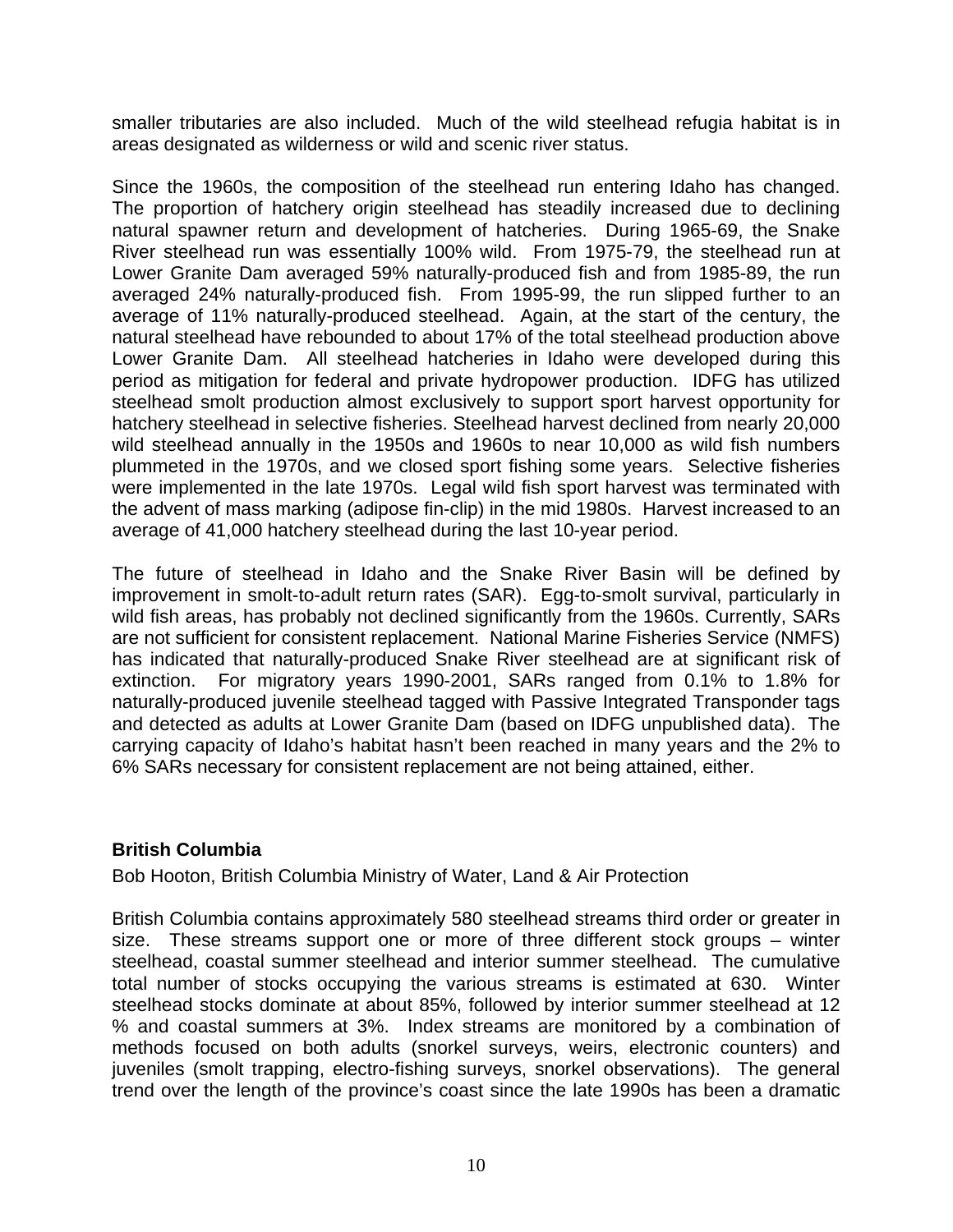<span id="page-13-0"></span>decline in steelhead abundance in southern regions, a less dramatic decline in the central coast region and relative stability among stocks further north. Freshwater spawning and rearing conditions have varied widely between times and places but steelhead stocks have shown little, if any, response to this variability. Compelling evidence that persistent low marine survival is the limiting factor emanates from a thirty year research program at the Keogh River on northern Vancouver Island. Summer steelhead (both interior and coastal varieties) were uniformly weaker in 2003 than in the preceding several years, at least in southern BC. Winter steelhead returns to date in 2004 appear to be at or near all time lows in several of the index streams within the Georgia Basin and west coast Vancouver Island area. Management measures (angling closures, stream habitat restoration programs, living gene bank program, conventional fish culture program) designed to reverse declines in abundance and/or sustain angling opportunity have been only marginally successful at best.

#### **Alaska**

Stephen Hoffman, Alaska Department of Fish and Game

Steelhead *(Oncorhyncus gairdneri)* are found in coastal waters in Alaska from Dixon Entrance to the Alaska Peninsula. The number of documented streams containing this species decreases as you move from SE Alaska through the distribution of this species. Steelhead populations north of the Situk River at Yakutat are primarily fall run while those populations south of Yakutat are spring run (80%) or a combination of spring and fall run (20%). Steelhead throughout Alaska are utilized by three different user groups; sport, subsistence, and commercial fishermen. Commercial seine and gillnet fisheries account for the largest harvest of this species as by catch in salmon fisheries followed by subsistence and sport fisheries. Limited in stream data is collected on the status of steelhead stocks by ADF&G or Federal resource agencies and consist of weir counts, index stream snorkel surveys, and catch/harvest estimates. Weir Counts in the Southcentral area are limited to the Ninilchik River and tributaries of the upper Copper River where escapement numbers ranging from 100 to 400 fish have been noted. Counts of post-spawning kelts at weirs on the Karluk and Ayakulik Rivers on Kodiak Island are used to monitor those stocks with kelt counts ranging from 800 to 2,000 over the last four years which are substantially lower than historical numbers, especially on the Karluk River. No weir projects have been operated on the Alaska Peninsula. Counts of post-spawning kelts at the Situk River weir peaked in 1999 which were followed by declines for three years and a substantial rebound in 2003. Weir counts on the Sitkoh Creek have averaged around 700 fish each time the weir has been operated including last year. Snorkel surveys are only conducted on index streams in Southeast Alaska. Since the beginning of these surveys in 1997, peak counts have decreased but are beginning to rebound as noted in surveys for 2003. Catch and harvest estimates for the Southcentral and Kodiak areas indicate declining numbers of steelhead in these areas. No coastal catch and harvest data is available for the Alaska Peninsula area. Coastal survey data from SE Alaska also indicates somewhat of a general decline but analysis of this data is more difficult due to the effect of multiple catch and releases on individual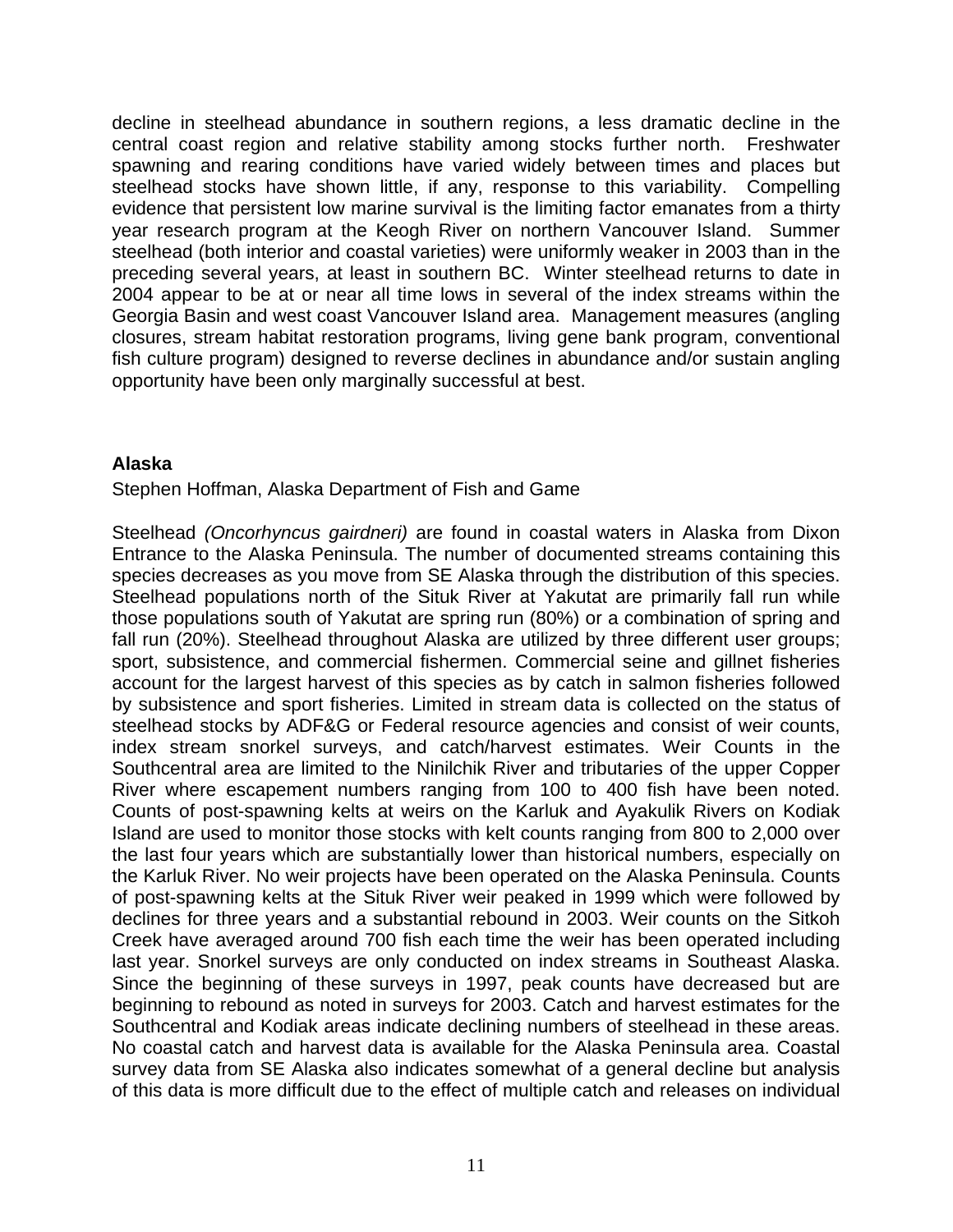fish especially on the Situk River. Continued general declines in Alaska's steelhead populations plus severely limited stock status data demonstrates the need for continued restrictive regulations for all fisheries that are directed at harvesting this resource.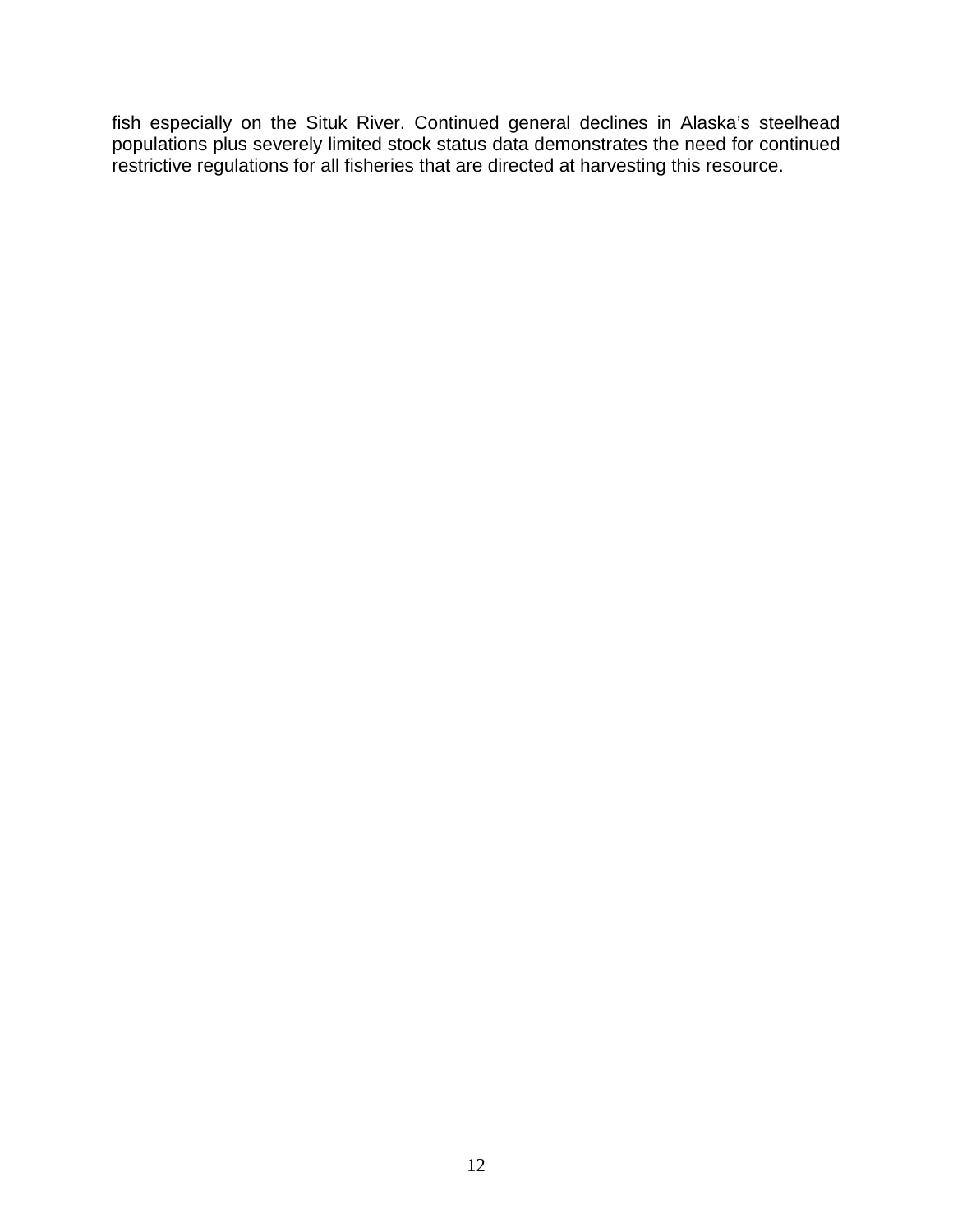# **Steelhead Life History**  Session Chair: Nick Gayeski, Washington Trout

# <span id="page-15-0"></span>*The Mating System Structure and Mating Tactics of Sympatric Steelhead and Resident Rainbow Trout on the Olympic Peninsula, Washington State*

John McMillan, The Wild Salmon Center

The objective of this study was to examine the mating system structure and behavior of sympatric steelhead and resident rainbow trout. Snorkel surveys, redd counts, and behavioral observations were used to determine the arrival time, spawn time, and mating strategies of anadromous/resident *O. mykiss* in the Calawah River and Sol Duc River, Washington State. Between 1999 and 2003 steelhead spawned from January through July with a peak in April-May, and there was variation between some survey sites. Female steelhead density was highest in April-May, while male steelhead density remained at relatively stable levels from February through May, and resident rainbow trout density was greatest in May-July. The cumulative distribution of females to males (e.g., gender ratio) was skewed towards females, especially later in the spawning season when male steelhead abundance was depleted. Most mating interactions (51%) observed occurred between one male and female steelhead. However, there was substantial mating interaction between one female and multiple male steelhead (32%), and male resident rainbow trout and a female steelhead (16%). The gender ratio of steelhead during observed spawning activity was 58% male when considering only steelhead and 65% male when including contributions from resident rainbow trout. Male steelhead mating strategies were almost equally divided between guard and sneak tactics, while the majority of resident rainbow trout fertilizations resulted from sneak tactics. Preliminary results indicate that O. mykiss in the Calawah River and Sol Duc River exhibit a highly dynamic mating system that includes extensive interactions between male resident rainbow trout and female steelhead.

#### *Genetic Relationships among Resident and Anadromous Oncorhynchus mykiss in Cedar River, Washington: Improving the Chances for Recovery, or Clash of the Phenotypes?*

Anne R. Marshall<sup>[1](#page-15-1)</sup>, Maureen Small, and Steve Foley, Washington Department of Fish and Wildlife

Our research project is aimed at assisting development of a steelhead restoration plan for Cedar River, a Puget Sound drainage. Fish passage at Landsburg Dam (RM 21) was completed in 2003, restoring accessibility of 17.5 miles of habitat blocked since 1900. Steelhead abundance in the lower watershed had been critically low during the last 12 years, leaving potentially few fish to naturally re-colonize opened habitat.

 $\overline{a}$ 

<span id="page-15-1"></span><sup>1</sup> presenter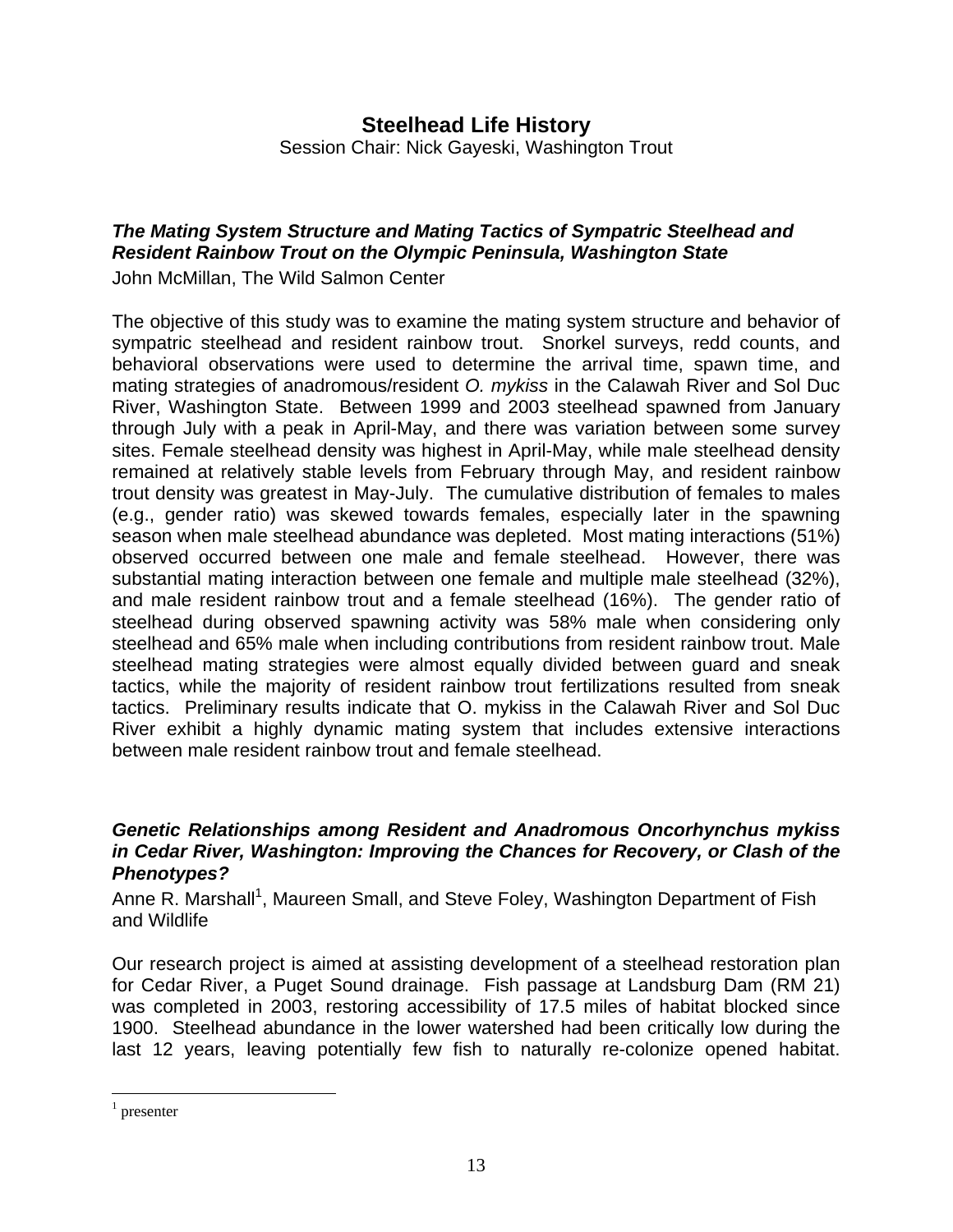<span id="page-16-0"></span>However, resident rainbow trout are present throughout the river, and appeared abundant in below-dam areas. Previous genetic data showed that above- and belowdam juvenile *O*. *mykiss* were somewhat divergent, but genetic relationships between adult steelhead and above- and below-dam adult resident trout were unknown. Through two years of basin-wide sampling of adult phenotypes, our goal is to understand genetic population structure of Cedar River Basin *O. mykiss* so that managers can design and implement strategies that effectively conserve and recover native steelhead and rainbow trout resources. We will address issues such as whether steelhead produce the majority of resident fish, whether resident fish contribute to smolt production, and whether resident fish are exotic origin and producing negative impacts on native fish. We also will determine extent of hybridization with cutthroat trout. We will use microsatellite DNA, nuclear DNA species, and mitochondrial DNA markers and a variety of statistical analyses to accomplish our objectives. In 2003 we acquired samples from 9 of 12 targeted populations. Although sampled steelhead averaged twice the size of lower Cedar River resident adult *O. mykiss*, age structure was relatively similar between both groups. The largest resident trout sampled was 58.4 cm forklength, and several residents were phenotypically identified as hybrids. Genetic analyses for 2003 samples will be completed shortly and a progress report will be available in June 2004.

# *The Quandary of a Highly Polymorphic Species under the U.S. Endangered Species Act*

Kathryn Kostow, Oregon Department of Fish and Wildlife

NOAA Fisheries Service (NMFS) listed steelhead, the anadromous life history of *Oncorhynchus mykiss*, as threatened or endangered under the Endangered Species Act (ESA) throughout most of the Columbia Basin and California in the late 1990s. In their original listing decisions, some *O. mykiss* trout populations were included in the Evolutionarily Significant Units (ESUs) along with steelhead, but were not listed. As a result of a recent court decision which found that the federal listing agencies cannot list only part of an ESU, NMFS is now reevaluating their original ESA listing decisions for *O. mykiss*. Central to this issue is the NMFS formal policy and criteria for defining ESUs, which requires both reproductive isolation and evolutionary significance in order to establish ESU boundaries. While trout and steelhead can be argued to be distinctive from each other and each "evolutionarily significant", the available data indicates that many populations are not reproductively isolated to the degree that they could be placed in separate ESUs consistent with other listing decisions. An ESU that includes both trout and steelhead may have a very different extinction risk compared to one that has only steelhead. ESUs may be secured by trout while the steelhead life history is at risk. The loss of the steelhead life history would represent a significant, and possibly irreversible, change in the character of the ESUs. While the ESA clearly speaks to the avoidance of extinction, it is not clear how it would address a "change in character". This quandary is currently before NMFS, which is expected to release a decision on how to deal with this issue this spring.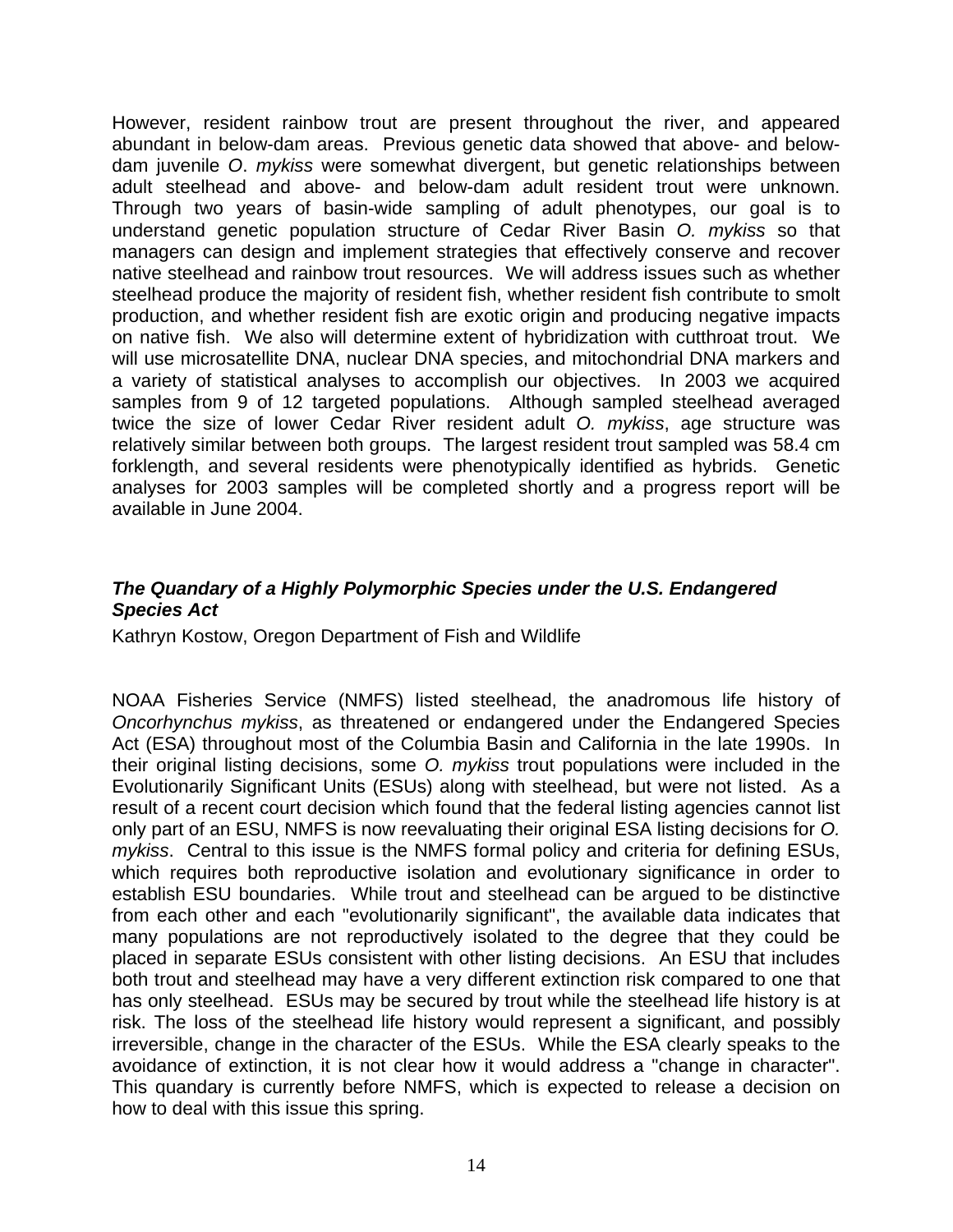#### <span id="page-17-0"></span>*Reproductive Effort of Steelhead and Life History Diversity of O. mykiss in Kamchatka*

Nick Gayeski, Washington Trout, University of Montana

Steelhead exhibit three characteristics that make them important organisms for the study of salmonid life history: iteroparity, spring spawning, and the capacity for reproductive interactions with non-anadromous conspecifics. Rainbow trout (*Oncorhynchus/Parasalmo mykiss)* in river basins of western Kamchatka display a dramatic array of life history phenotypes. In 2001 I began study of reproductive effort of female steelhead and resident rainbow trout in Kamchatka in conjunction with the ongoing international conservation and research effort initially known as the Kamchatka Steelhead Project, now the Kamchatka Salmonid Biodiversity Project. I have found that Kamchatkan steelhead exhibit high fecundity upon river entry (September/October) relative to most steelhead populations in the Pacific Northwest. This high fecundity is combined with a strongly female-biased sex ratio (>65%) and high incidence of repeat spawning, indicating that high reproductive effort has been selected for in these populations. I discuss the significance of these features of steelhead life history in relation to environmental factors, the apparently high reproductive interactions between steelhead and non-anadromous life history phenotypes, and the diversity of life histories of rainbow trout in rivers of western Kamchatka.

#### *An Evolutionary Perspective of Anadromy in O. mykiss*

Bob Behnke, Colorado State University

On a scale of flexible-labile to fixed in relation to anadromy or migratory behavior, *O. mykiss* is intermediate between *O. clarki* and species of Salvelinus on one hand and Pacific salmon on the other. Chum and pink salmon are genetically programmed to have a fixed or obligatory behavior for migration with least dependency on freshwater habitat. The genetic basis for anadromous vs. completely freshwater life histories in *O. mykiss* and *O. nerka* is slight and subject to rapid evolutionary change.

#### *The Antismolt—When Bad Things Happen to Good Fishes*

Cameron Sharpe, Brian Beckman, Patrick Hulett, Sewall Young, Howard Fuss Washington Department of Fish and Wildlife

Residual hatchery steelhead are defined as juveniles that, after release, fail to migrate as smolts with the rest of their cohort. Projects monitoring steelhead smolt outmigrations routinely reveal a large deficit in abundance of juveniles accounted for by migrant trapping. Projects directly estimating abundance of steelhead juveniles that adopt residency are sparse but typically do not detect an adequate number of resident fish to explain the deficit of migrants. Non-migration of hatchery-reared steelhead may pose genetic and ecological risks to endemic fishes. We present a review of recent work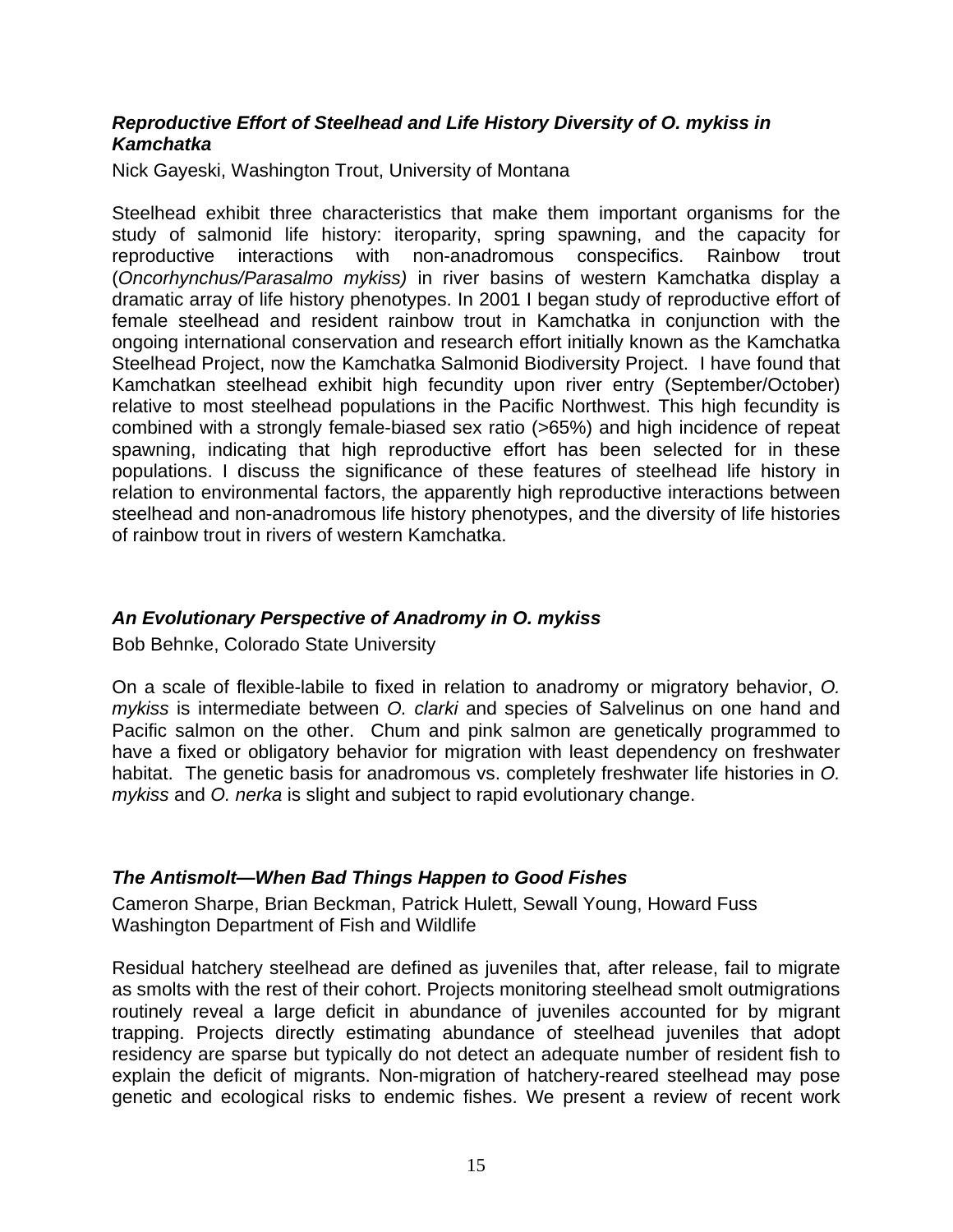exploring the incidence of non-migration of steelhead juveniles and discuss our understanding of (1) the mechanisms contributing to residualism, (2) the potential for controlling the incidence of residualism, and (3) the relationship between residualism and residency in the species.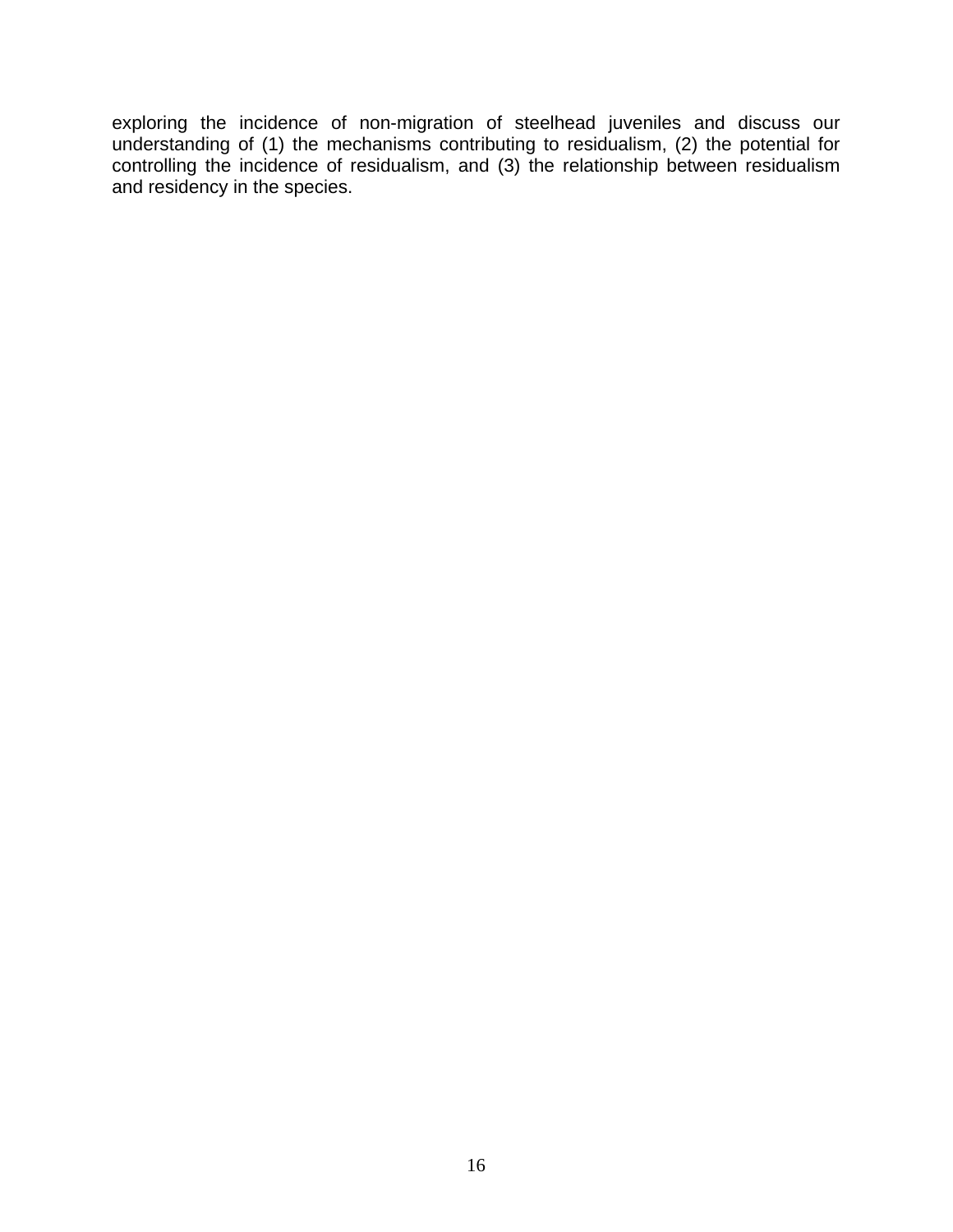# **Steelhead Escapement Goal Development**

Co-Chairs: Nick Gayeski, Washington Trout Bob Leland, Washington Department of Fish and Wildlife

#### <span id="page-19-0"></span>*Ecosystem Diagnosis and Treatment (EDT): Its Value as a Tool in Developing Escapement Goals*

Bryce Glaser, Washington Department of Fish and Wildlife

The Ecosystem Diagnosis and Treatment model (EDT) is a habitat-based model that assesses ecosystem performance through the use of an indicator species. The model links salmonid performance to both current and historical environmental conditions. Salmonid performance is estimated by examining the productivity, capacity, and life history diversity of the indicator species in relation to the environmental attributes of its habitat. Forty-five environmental attributes in four major categories (hydrologic characteristics, water quality, biological community, and stream corridor structure) are modeled utilizing biological data pertaining to adult and juvenile age structure, sex ratio, fecundity, juvenile migration patterns, spawning distribution, and smolt to adult survival. EDT identifies and ranks "preservation/restoration" reaches within a watershed and the limiting factors by life stage within each reach as they pertain to the indicator species.

The EDT model produces an array of reports/outputs that graphically summarize ecosystem and salmonid performance for the watershed and species of interest; these include a Beverton-Holt Spawner-Recruitment Relationship (SRR). SRRs are frequently used as at tool in evaluating salmon and steelhead stock performance, and can be useful in developing escapement goals for these stocks. EDT can provide SRRs for watersheds where empirical spawner-recruit data is limited or non-existent. However, many assumptions are made within the EDT model, and model outputs should be tested for validity. To test the EDT analysis conducted on Lower Columbia River tributaries in Southwest Washington, EDT Beverton-Holt SRRs were compared to areas where empirical spawner-recruit (both adult and juvenile recruit) data was available. EDT SRR outputs were found to reasonably approximate spawner-recruit curves fit to empirical data sets; however, a tighter relationship was seen when comparing spawner/smolt data than when comparing spawner/adult data. This is likely due to the variability associated with smolt to adult survivals and a lack of long-term empirical data sets that capture the true range of this variability. Escapement goals are based on policy, numeric, genetic, and social guidelines. EDT should be considered one possible tool available to aid in developing escapement goals. However, development of escapement goals should include a thorough assessment of stock status, level of risk, data uncertainty, variability in ocean conditions, genetic diversity, and management objectives.

**Acknowledgements:** Mobrand Biometrics Inc. (MBI), Lower Columbia Fish Recovery Board (LCFRB), NOAA/NMFS, and WDFW.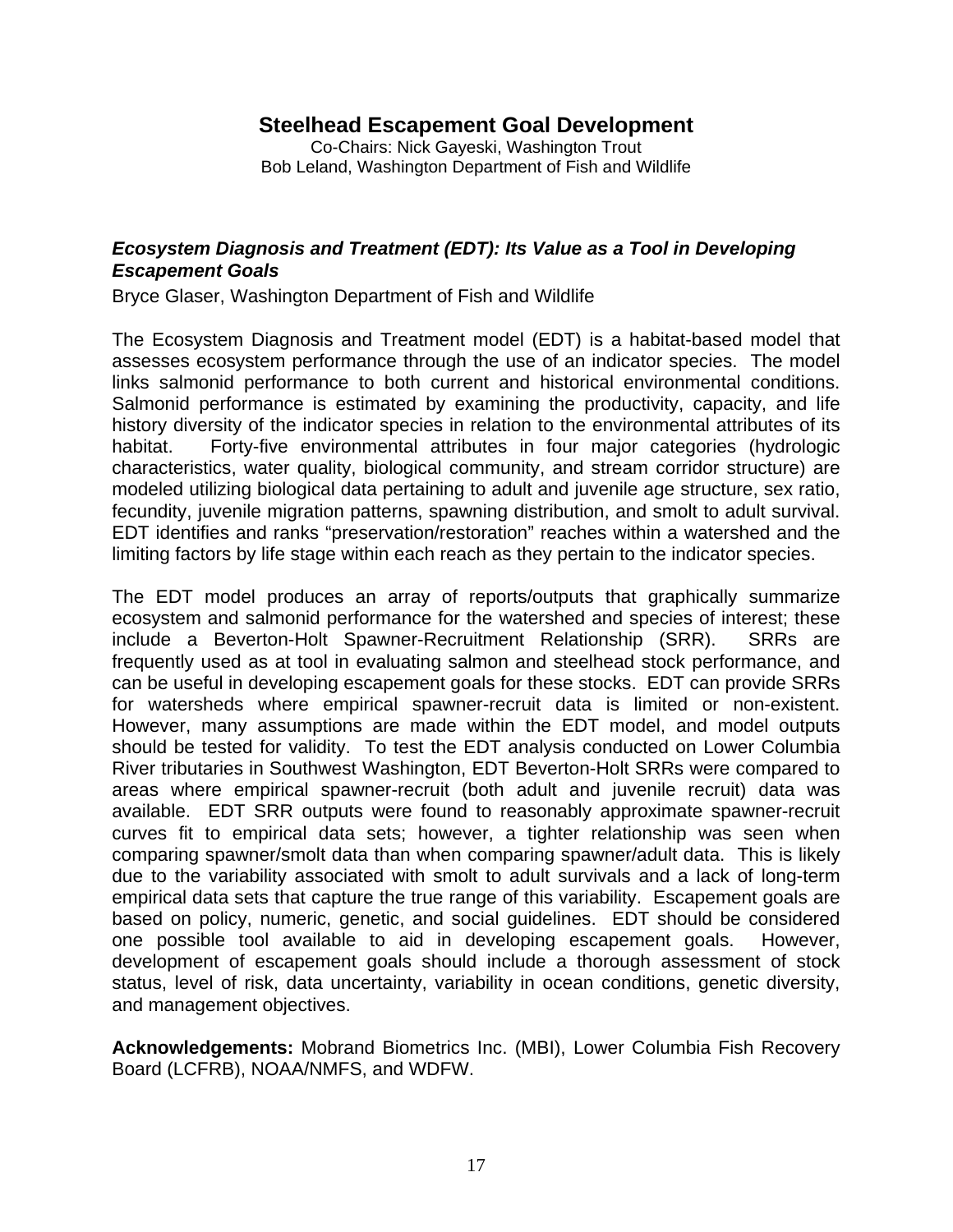#### <span id="page-20-0"></span>*Climate Insurance for NW Steelhead Fisheries: Thoughts on Incorporating the Influence of Variable Ocean Conditions in Steelhead Management*

Nate Mantua, University of Washington

There is a wealth of evidence highlighting the impacts of natural environmental changes on year-to-year changes in the productivity of salmonid populations. Recent studies highlight the impacts of changing ocean conditions on large year-to-year fluctuations in smolt-to-adult survival rates. I review evidence for recent changes in marine habitat and northwest salmon and steelhead productivity, and describe the results of recent studies aimed at understanding the mechanisms linking ocean conditions to marine survival for salmonids. I will conclude with a short list of recommendations for incorporating climate information in steelhead management decisions.

#### *Escapement Goals? We Don't Need No 'Scapement Goals!*

Hal Michael, Washington Department of Fish and Wildlife

Steelhead have historically managed through the application of an intra-species analysis. How many spawners are necessary to produce an optimum number of parr. The studies on the Keogh River in BC suggested that external factors such as stream habitat condition and nutrient availability exerted a greater control than steelhead spawner escapement. Data from Snow and Salmon creeks on the Olympic Peninsula showed that increasing levels of chum salmon spawning resulted in larger steelhead smolts. Data from Soos Creek, a Green River tributary, suggested that wild steelhead productivity, as measured by escapement four years following spawning, was positively related to coho escapement. A confounding factor was stream flows with lower than average flows negating the benefit of coho spawners. It appears that steelhead population health may benefit more by concentrating on improvement of rearing habitat and increasing salmon escapement than by simply managing for a specific number of steelhead spawners.

#### *Evaluation of Conservation Hatchery Rearing and Release Strategies for Steelhead Recovery in the Hamma Hamma River*

Barry Berejikian<sup>[1](#page-20-1)</sup>, Julie Scheurer<sup>1</sup>, Joy Lee<sup>[2](#page-20-2)</sup>, Donald VanDoornik<sup>1</sup>, Eric Volk<sup>[3](#page-20-3)</sup>, Thom Johnson<sup>3</sup>, and Rick Endicott<sup>2</sup>

Conservation hatcheries for anadromous salmonids have the dual role of supplementing depleted populations, while at the same time minimizing genetic and ecological risks to the extant wild population(s). Conservation hatchery practices designed to aid in

<span id="page-20-1"></span> $\overline{a}$ <sup>1</sup> National Marine Fisheries Service, Northwest Fisheries Science Center, Resource Enhancement and Utilization Technologies Division, Manchester Research Station

P.O. Box 130, Manchester, WA 98353. barry.berejikian@noaa.gov 2

<span id="page-20-2"></span><sup>2</sup> Long Live the Kings, 1305 Fourth Avenue, Suite 810, Seattle, WA 98101

<span id="page-20-3"></span> $3$  Washington Department of Fish and Wildlife, 600 Capitol Way N, Olympia Washington 98501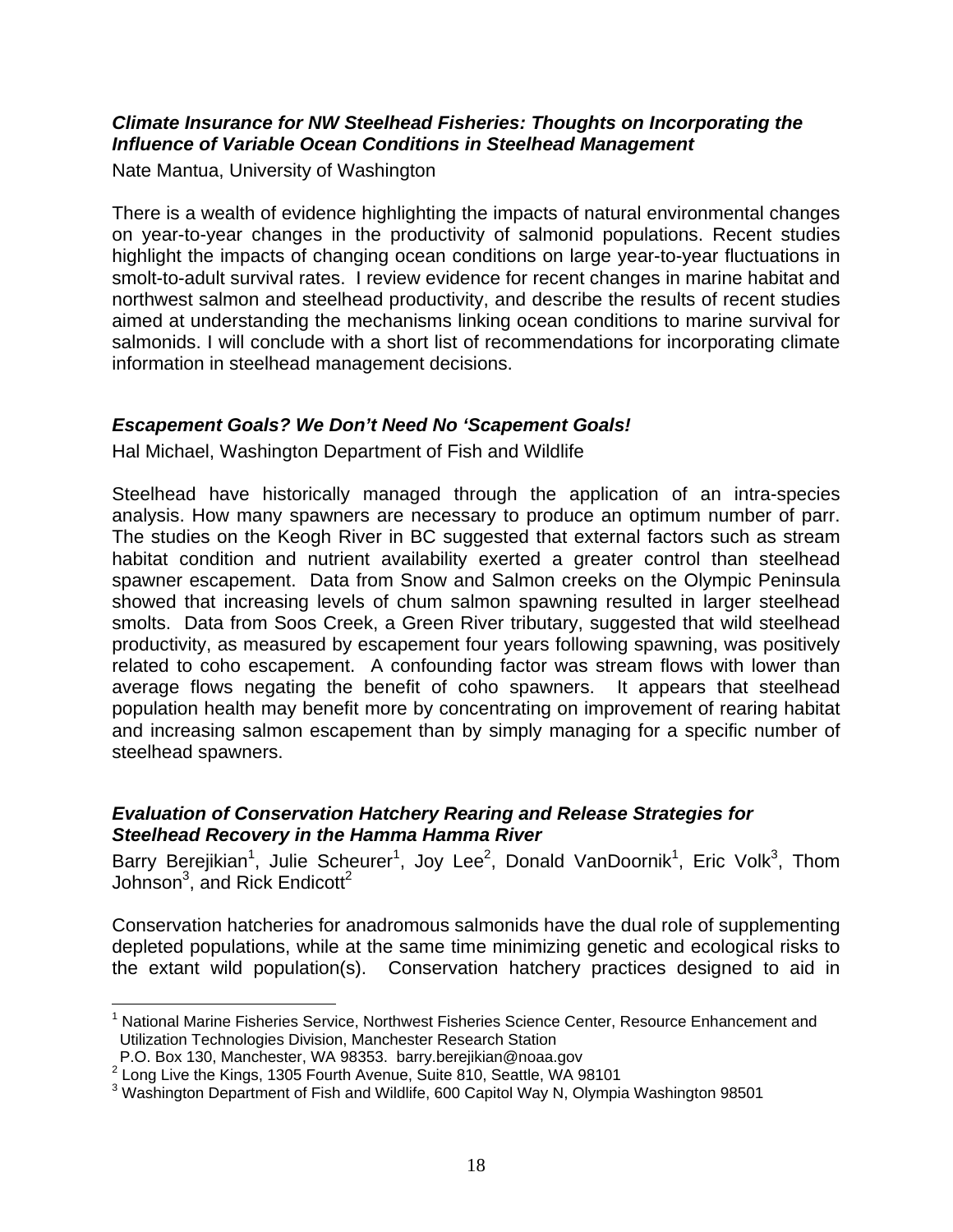population recovery continue to evolve, and there remain numerous uncertainties regarding the demographic and genetic effects of supplementation programs on the status of the wild population targeted for recovery. The present study evaluated the effects of two rearing and release strategies in a supplementation program for steelhead (*Oncorhynchus mykiss*). The cultured steelhead were reared and released at two different life history stages (age-2 smolts and age-4 adults). Artificially propagated smolts were released in 2000 and 2001 and age-4 captive-reared adults in 2002 (81 females, 116 males) and 2003 (2 females, 2 males). A total of 158 redds were observed in the Hamma Hamma River in 2002 and 83 in 2003; which is markedly greater than the 22 or fewer redds that had been observed in any of the previous 7 years. Increases in redd abundance have not occurred in non-supplemented streams similarly monitored in the Hood Canal watershed. Thus, the supplementation program has markedly increased the number of spawners in the Hamma Hamma River. Detailed reproductive behavior and DNA pedigree analyses conducted in an experimental spawning channel indicated that captive-reared females deposited an average of 97% of their estimated fecundity. All 24 captive-reared females and all but 1 of 24 captivereared males produced viable fry. Two-year exposure to elevated water current velocities during rearing  $($  - 1 body length per second) improved the ability of captivereared males to dominate access to nesting females, but did not result in significant increases in adult-to-fry reproductive success. We conclude that the supplementation program is meeting its initial goal of substantially increasing natural production in the Hamma Hamma River, and that released captive-reared adults constructed the majority of redds in the Hamma Hamma River in 2002 . The productivity and genetic structure of the population will continue to be monitored and will provide greater resolution of the long-term effects of the supplementation program.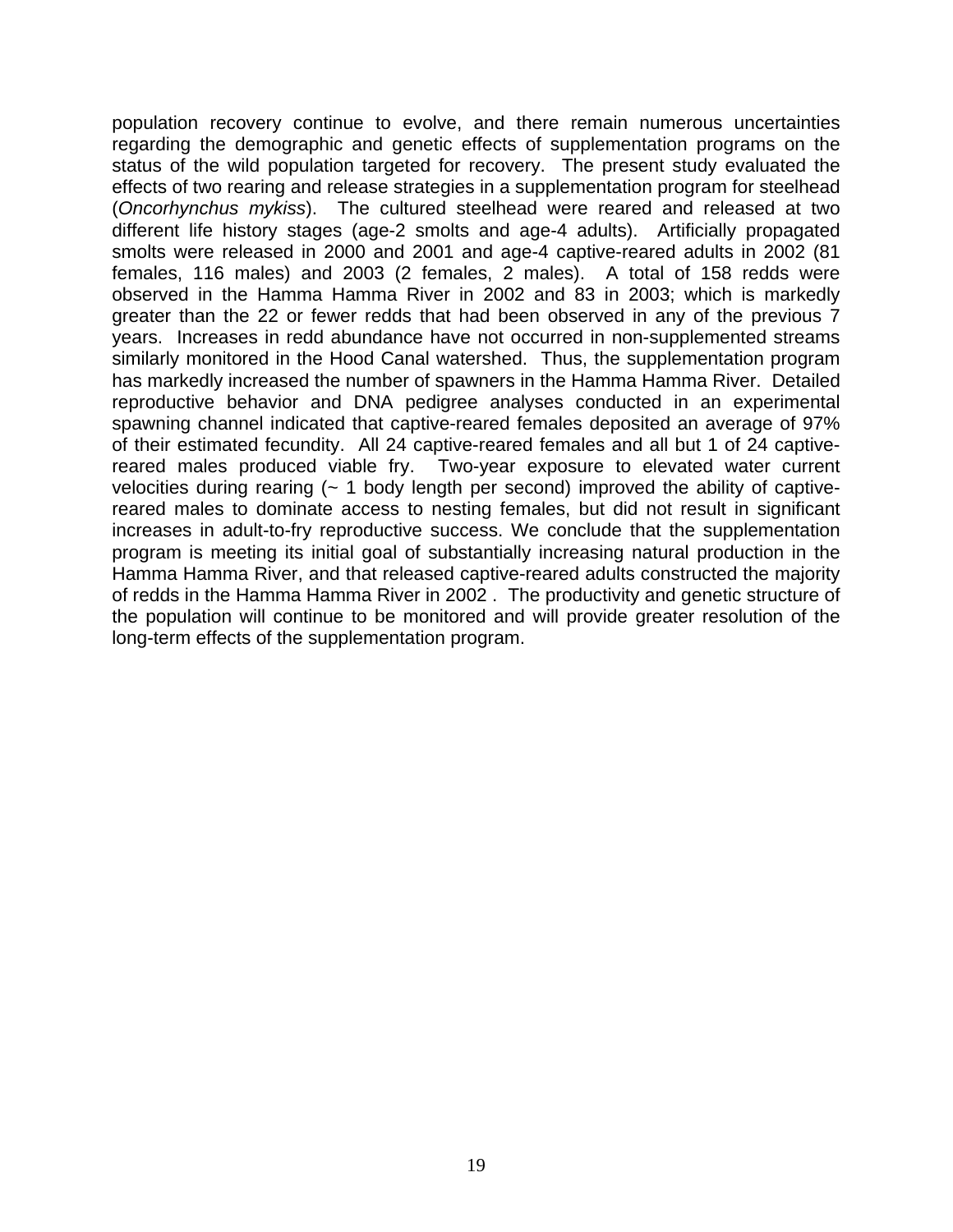# **Integrated vs. Segregated Steelhead Management**

Chair: Hal Michael, Washington Department of Fish and Wildlife

#### <span id="page-22-0"></span>*The True Genetic and Behavioral Differences between Hatchery and Wild Steelhead*

Ernie Brannon, University of Idaho

The use of hatcheries has been controversial in the management of salmon and trout resources in the Pacific Northwest. The controversy has resulted in part from the wide distribution of hatchery fish in circumstances where natural populations were disadvantaged by management policy rather than hatchery propagation. That issue was underscored in an article by the Independent Scientific Advisory Board (ISAB) on surplus hatchery fish in the December 2002 issue of Fisheries. They recommended against letting hatchery fish spawn in the wild because they believed domestication, lower spawning efficiency of hatchery fish in the wild, and the risk of compromising the fitness of wild fish, were problems. However, the ISAB recommendation was less than objective and ignored the critical role that hatchery fish must have in recovery or supplementation of wild stocks. Even some of the sportsmen newsletters have an agenda to eliminate hatchery fish, and selectively ignore positive studies that demonstrate hatchery fish from local stock do very well in the local habitat. While there may be justifiable concerns about hatchery fish impacts on wild populations from past management decisions, the fact-of-the matter is that wild fish cannot sustain sport and commercial fisheries under the present habitat diminution in the Pacific Northwest. The Columbia Basin, for example has less than 20% of the original habitat remaining for summer steelhead. The solution is to differentiate the effects of management policy with hatchery fish from the effects of artificial propagation on fish in the wild, and reform hatchery technology that doesn't preserve the genetic and biological attributes of wild fish in the hatchery programs. There is no evidence that the risk of biological impairment is too high to allow excess hatchery fish to spawn in the wild, and if local stock is used for propagation and supplementation with the right temporal synchrony, there is no reason to expect that hatcheries will promote negative effects on wild fish.

#### *Management Goals for Hatchery Broodstocks: Genetic Integration versus Segregation*

Don Campton, U.S. Fish and Wildlife Service

Hatcheries have been propagating Pacific salmon and steelhead in the Pacific Northwest for more than 100 years. Until recently, the primary purpose of these hatcheries was to produce fish for harvest. However, a new conservation role for salmon hatcheries is emerging. This new role has been motivated by concerns regarding the potential impacts of hatchery-origin fish on natural populations and recent ESA listings. In response, each hatchery program must explicitly state (1) the specific purpose and desired benefits to be derived from hatchery-origin fish and (2) the genetic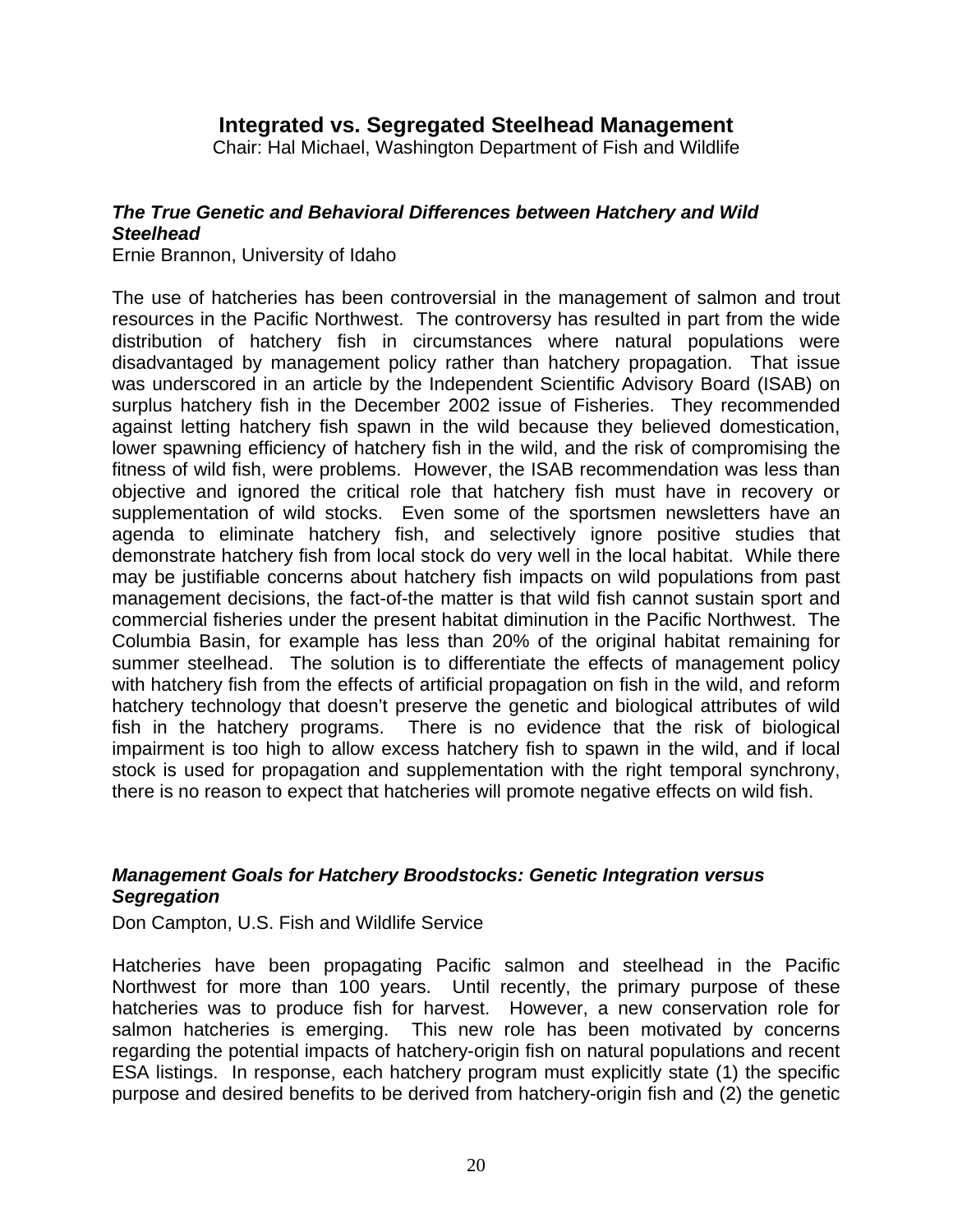<span id="page-23-0"></span>management goals for the broodstock relative to naturally spawning populations. In the past, these purposes and goals have not been clearly defined, quantified, or distinguished. In the future, all hatchery programs will need to identify the genetic management goal of each broodstock as either "integrated" or "segregated" relative to naturally spawning populations. Hatchery programs are classified as *integrated* if the principal goal is to manage the broodstock as an artificially propagated component of a naturally spawning population. The goal of an *integrated* program is to increase the demographic abundance or productivity of an existing natural population while allowing natural environment to dominate the mean fitness of the population as a whole. This can be accomplished by ensuring that the proportion of a hatchery broodstock composed of natural-origin fish each year exceeds the proportion of natural spawners composed of hatchery-origin fish (i.e. gene flow from the natural environment to the hatchery environment must exceed the reverse rate of gene flow). In an idealized integrated program, natural-origin and hatchery-origin fish represent two genetically equal components of a single gene pool that is adapted to the natural environment. Conversely, hatchery programs are classified as *segregated* if the principal goal or strategy is to manage a broodstock as a genetically discrete, hatchery-adapted population relative to naturally spawning populations. Hatchery broodstocks for segregated programs are derived primarily, if not exclusively, from hatchery-origin adults returning back to the hatchery. Although segregated broodstocks are inherently simpler to operate, hatchery-origin fish from segregated programs may pose unacceptable genetic and ecological risks to naturally spawning populations. Recognizing the fundamental distinction between *genetically integrated* and *genetically segregated* hatchery broodstocks and adapting these principles to future programs is the underlying foundation of hatchery reform in the Pacific Northwest.

#### *Federal Concerns Regarding Hatchery Steelhead Spawning in the Wild*

Richard B. Turner, NOAA Fisheries<sup>1</sup>

NOAA Fisheries has an integrated mission, in which it must balance meeting Endangered Species Act (ESA) responsibilities, Treaty Trust responsibilities, supporting the continuation and enhancement of recreational fisheries under Recreational Fisheries Policy and promoting sustainable commercial and recreational fisheries under the Magnuson-Stevens Fishery Conservation & Management Act. Artificial propagation has long been used to achieve a number of these objectives, but special care must be taken to reduce or minimize conflicts with natural population viability. Artificial propagation programs that may directly or indirectly harm listed species must obtain authorization under the ESA. The Salmon Recovery Division is responsible for reviewing hatchery programs to ensure that they will not appreciably reduce the likelihood of survival and recovery of the listed species. The Division also works with

<span id="page-23-1"></span> $\overline{a}$  $1$  NOAA Fisheries, Salmon Recovery Division, 525 NE Oregon Street, Suite 510, Portland, OR 97232, (503) 736-4737, rich.turner@noaa.gov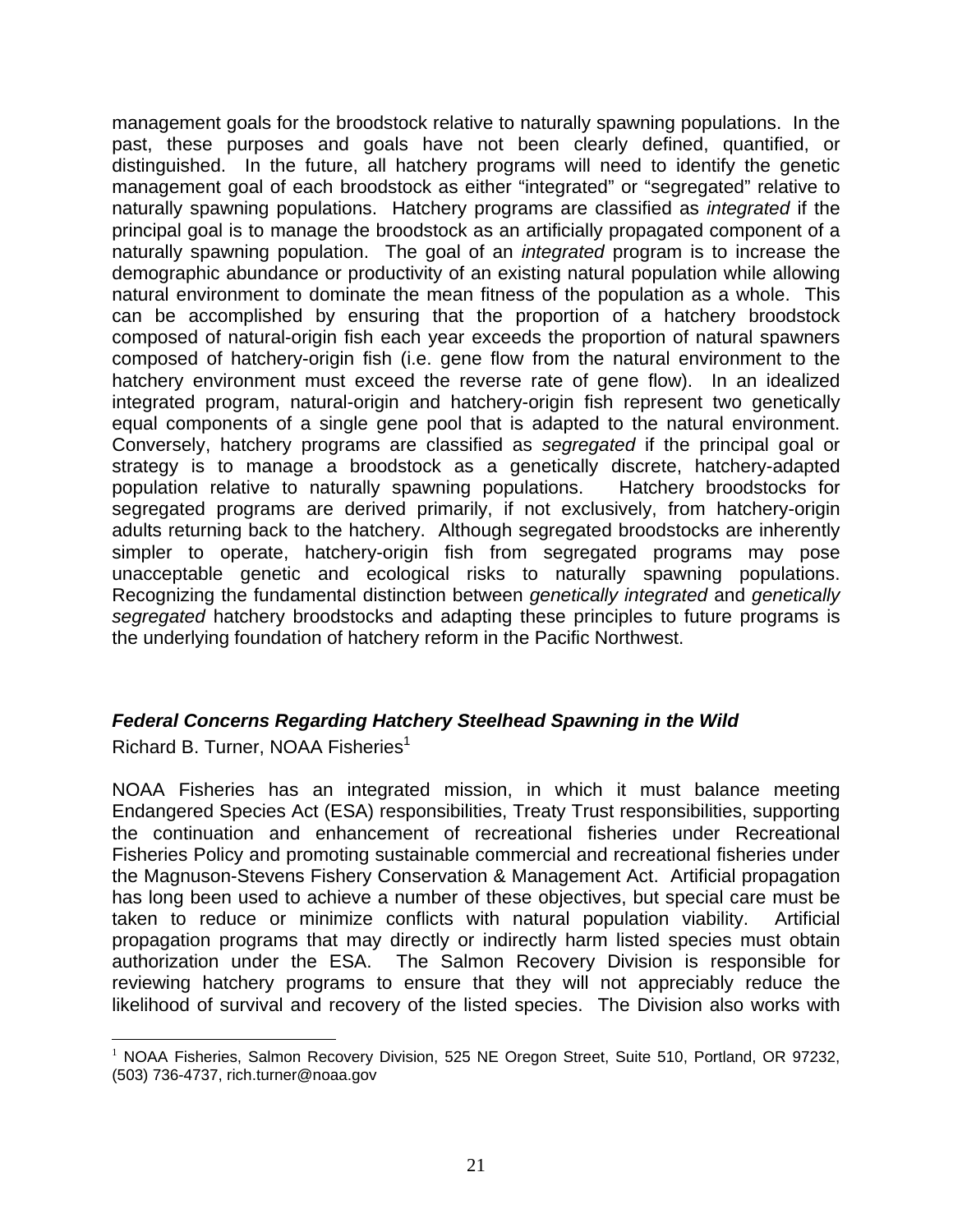the action agencies to identify measures that will minimize impacts on listed species from artificial propagation programs. Artificial propagation is analyzed based on the program's purpose, which is generally separated into three groups: conservation, integrated harvest, and segregated harvest. Each type of program is designed to minimize adverse effects on listed populations while achieving their specific objectives, be they conservation or harvest augmentation. Integrated steelhead programs are designed to meet these objectives and minimize impacts by attempting to approximate the natural population. Segregated steelhead programs are designed to support recreational fisheries while attempting to avoid interactions between the hatchery population and natural populations.

NOAA Fisheries' concerns regarding segregated hatchery programs include impacts from genetic introgression of hatchery steelhead into natural populations, juvenile interactions, straying, and harvest impacts. Genetic introgression impacts are estimated based on the number of hatchery steelhead spawning naturally and the extent to which the hatchery steelhead spawning overlaps temporally and spatially with the naturally produced population. Juvenile steelhead that result from earlier spawning hatchery steelhead tend to be larger than naturally produced steelhead, providing the hatchery progeny with a competitive advantage that can reduce the productivity of the natural population. Adverse genetic and demographic impacts on other naturally produced populations can result from the straying of hatchery steelhead adults into other basins; straying may be exacerbated by the practice of recycling hatchery steelhead to allow additional harvest opportunities. Harvest impacts on listed species may occur if the hatchery steelhead increase the abundance in mixed stock fisheries causing greater catch and release mortalities for naturally produced steelhead. Monitoring of segregated hatchery programs should be able to estimate the number of hatchery steelhead spawning naturally and their overlap with the naturally spawning population. The program should be meeting harvest contribution goals, minimizing incidental impacts from the fisheries, and minimizing straying into other basins. All monitoring activities should provide an accounting of returning adult steelhead. Monitoring should also determine if the juvenile steelhead produced from natural spawning hatchery steelhead are interacting negatively with the listed steelhead and other species.

If monitoring determines that these impacts are occurring then there are a number of measures that hatchery programs can implement, including changing to an integrated program, altering release timing and locations, and reducing overall production. Changing to an integrated program could minimize the more drastic effects of genetic introgression and juvenile interactions. Changing release locations can cause hatchery steelhead to home to, and hold in, areas away from naturally spawning populations. An example of how a change in release location has increased the segregation between hatchery steelhead and the naturally spawning population is provided.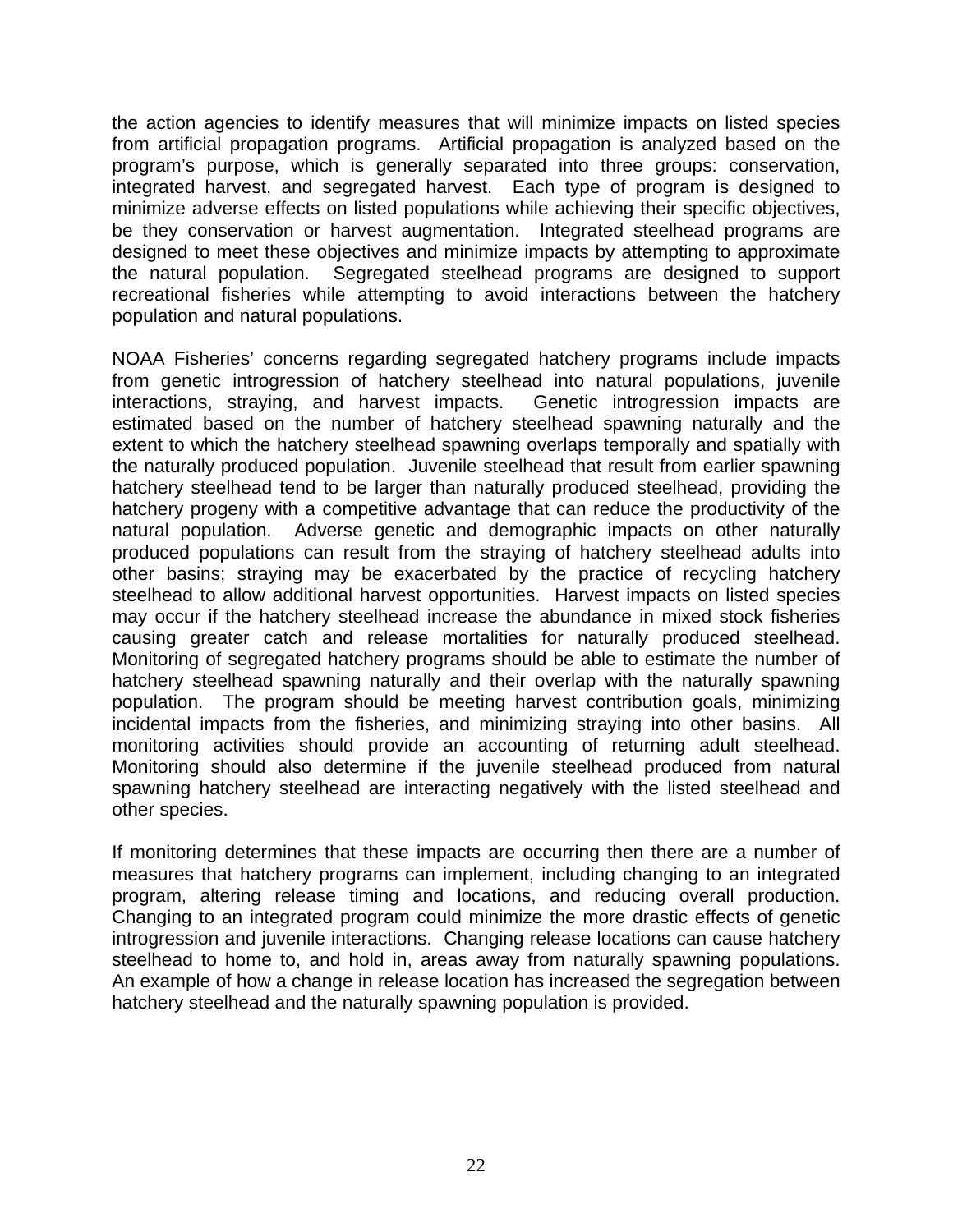#### <span id="page-25-0"></span>*Hatchery Culture of Steelhead—What Can We Do?*

Kathy Hopper, Long Live the Kings

Long Live the Kings is a private, non-profit organization committed to restoring wild salmon to the waters of the Pacific Northwest. Using a science-based, collaborative approach, LLTK projects seek to identify under what conditions hatcheries and fish rearing techniques can be used to help recover naturally spawning salmon and steelhead populations and support sustainable fisheries. The topic of this talk is the role of hatcheries within the context of developing and implementing steelhead management strategies.

#### *What Are Managers Required to Provide Their Constituents?*

Bob Leland, Washington Department of Fish and Wildlife

The Washington Fish and Wildlife Commission directed the agency to complete within two years a Statewide Steelhead Management Plan (SHMP). The SHMP will identify the agency's management objectives such as: maintaining healthy wild runs, providing hatchery steelhead for harvest, meeting Federal Court legal requirements, working with the co-managers, and meeting Endangered Species Act requirements. In addition, recommendations from the Hatchery Scientific Review Group (HSRG) will be incorporated wherever possible. The HSRG reviewed all of the 100 or so hatchery facilities in Puget Sound and Coastal Washington operated by the Washington Department of Fish and Wildlife, Puget Sound and Coastal Indian Tribes and Nations, and the U.S. Fish and Wildlife Service. Many useful recommendations came from the HSRG, however some of the integrated and segregated stock recommendations need to be analyzed more fully, river-by-river before being applied. The Hoh River was randomly chosen to illustrate potential HSRG implementation stumbling blocks, as they relate to agency and co-manager steelhead management objectives.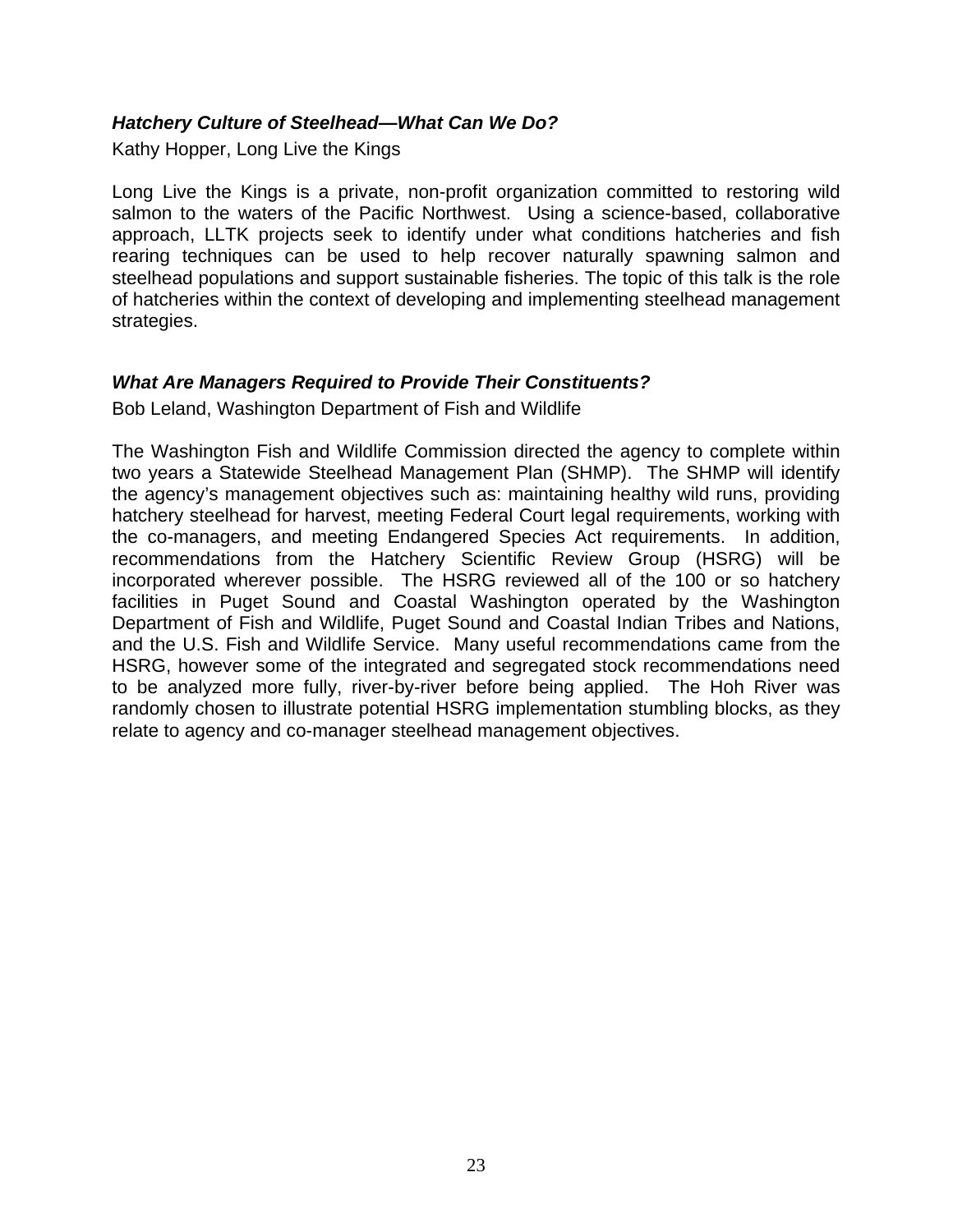### <span id="page-26-0"></span>*Implementation of a Program to Monitor Oregon Coastal Populations of Steelhead*

Steve Jacobs and Gary Susac, Oregon Department of Fish and Wildlife

We instituted the first year of a multiyear monitoring program to assess status and trends of populations of winter steelhead inhabiting Oregon coastal watersheds. This program uses cumulative redd counts as a measure of spawner abundance. Proportions of the spawning run resulting from naturally produced and hatchery fish are estimated through observations of live adipose fin-clipped fish observed on surveys. Survey sites are selected using a stratified random probability design that provides a spatially-balanced sample across the range of steelhead spawning distribution. The accuracy of this sampling design and survey methodology was evaluated during 2000- 2003 in Smith River, a mid-coast watershed with about 225 miles of steelhead spawning habitat. Results of this evaluation showed redd counts to be a reliable indicator of spawner abundance.

In 2003, we conducted 430 surveys to access spawn timing, redd distribution and redd abundance. Surveys were stratified among five Monitoring Areas (MAs). Among these MAs, spawn timing varied substantially, with the date of 50% completion of redd construction ranging from 1 March in the Umpqua MA to 15 April in the North Coast MA. Mean redd density ranged from 8 redds per mile in the Mid Coast MA to 18 redds per mile in the North Coast MA. Redd densities averaged 2.5 times higher in streams dominated by basalticly-derived substrate compared to streams flowing through sedimentary substrate. Within our sampling frame, across all MAs, we estimated a total of 81,000 redds were constructed in 2003. About 10% of these redds were constructed by hatchery-origin spawners.

In general, our initial results showed Oregon coastal populations of winter steelhead to be relatively abundant, widely distributed and remote from significant interbreeding with hatchery fish. We are continuing this monitoring in 2004 and 2005 and are also developing a similar program for Oregon tributaries of the Lower Columbia River.

#### *Genetic Population Structure of Snake River Basin Steelhead in Idaho*

Alan Byrne, Idaho Department of Fish and Game

Idaho Department of Fish and Game (IDFG) collected tissue samples from 74 wild juvenile steelhead *O. mykiss* populations throughout the state and five hatchery stocks in 2000. These samples were used to determine the genetic population structure of Idaho's steelhead assemblage. DNA was amplified and analyzed for 1905 fish samples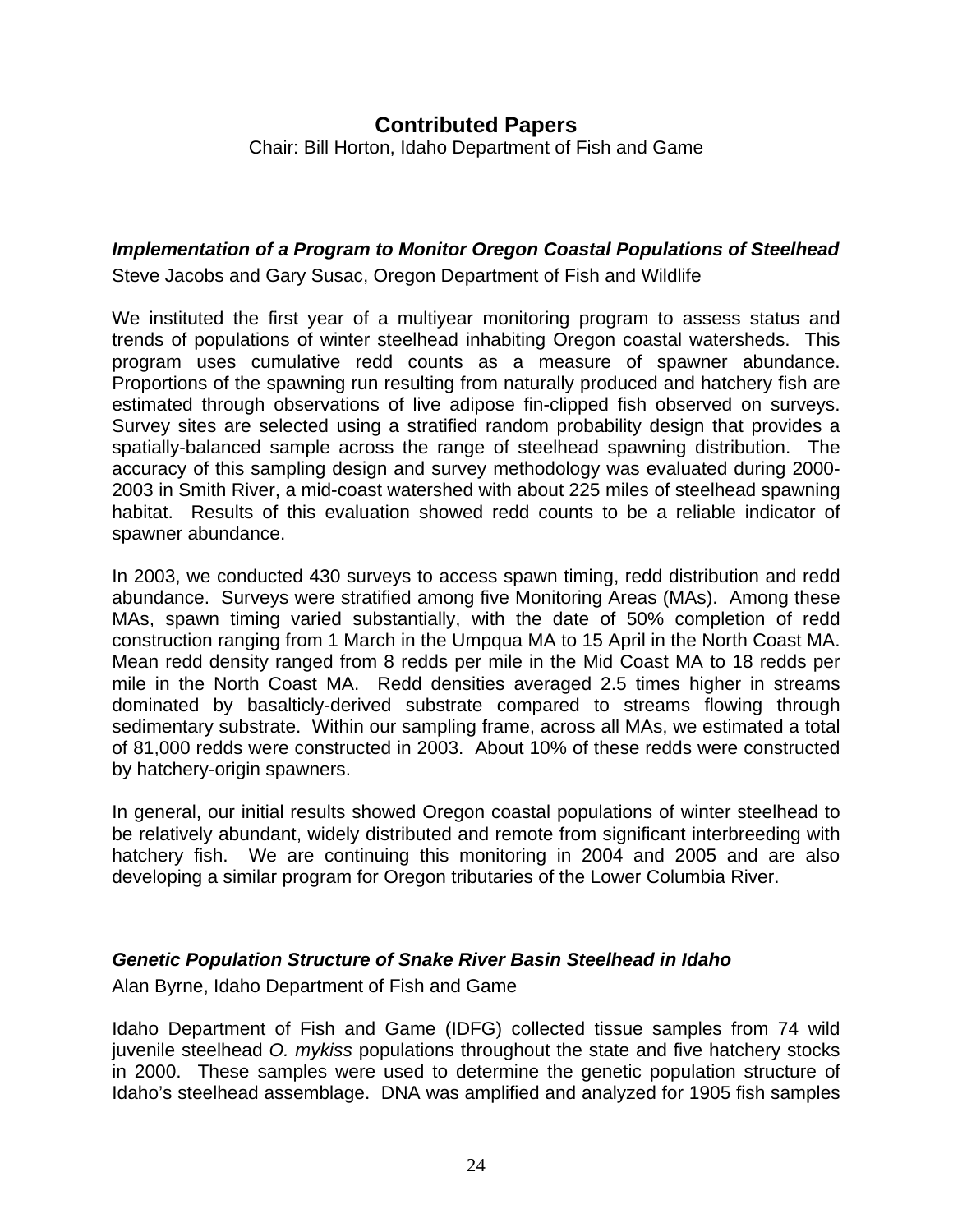<span id="page-27-0"></span>at the USGS Alaska Science Center, Anchorage. Genetic variation found at 11 microsatellite loci was used to describe population structure for steelhead (*Oncorhynchus mykiss*) from 36 populations in the Snake River basin, Idaho. The remaining 43 wild populations are being processed and a final report will be issued once the analysis is completed.

Significant regional spatial structuring of populations was apparent among 10 different river drainages. Many *O. mykiss* populations were most closely related genetically to other *O. mykiss* from streams within the same drainage. Significant allelic frequency differences were found in 98.5% of all pairwise comparisons for the 36 *O. mykiss* populations. AMOVA analyses showed that 2.8% of the molecular variance could be attributed to differences among 10 major river drainages (Clearwater, Middle Fork Clearwater, South Fork Clearwater, Salmon, Middle Fork Salmon, South Fork Salmon, Little Salmon, Lochsa, Selway and Snake rivers). All Idaho steelhead hatchery populations were shown to contain genetic diversity that was similar to that found in geographically proximate wild *O. mykiss*, with the exception of the East Fork Salmon "Brun" hatchery population that contained allelic structure most closely related to Ten Mile Creek *O. mykiss* in the Clearwater River drainage.

### *How Wild Steelhead Win the Race*

Brenda Wright, U.S. Forest Service<sup>1</sup>

We compare steelhead trout and coho salmon young-of-the-year (YOY) growth in two watersheds in southeast Alaska. Coho salmon YOY emerge from the gravel in mid-April to late May with an average forklength of 38mm. Steelhead trout emerge from the gravel in mid-July with an average forklength of 29mm. When measured in mid-September, steelhead grew 2 to 4 times faster than coho salmon during the same time period. Steelhead grew an average of 36mm in 62 days and coho salmon grew an average of 17mm in 123 days in a watershed in southern southeast Alaska. In a second more northern watershed (250 miles north) steelhead grew 15mm and coho salmon 20mm for a similar time period. Water temperature and food supply may account for the differences in growth between the two species. Steelhead YOY emerge when water temperatures are near the summer peak and food supply may be more abundant and better quality. For example, steelhead YOY emerge when adult pink salmon are spawning which may provide both free floating salmon eggs and increased drift invertebrates from redd construction. Temperatures during July and August usually reach the summer maximum (8-12 $^{\circ}$ C) and adult pink salmon adults are reaching maximum numbers in freshwater by late August. In the northern watershed, water temperature did not go above 4  $^{\circ}$ C until late June. Steelhead win the growth race by emergence timing with warmer water and increased high quality food supply (salmon eggs).

<span id="page-27-1"></span> $\overline{a}$ <sup>1</sup> Pacific Northwest Research Station, Juneau Forestry Sciences Laboratory, 2770 Sherwood Lane 2A, Juneau, AK 99801, (907) 586-8811 ext. 244, bwright01@fs.fed.us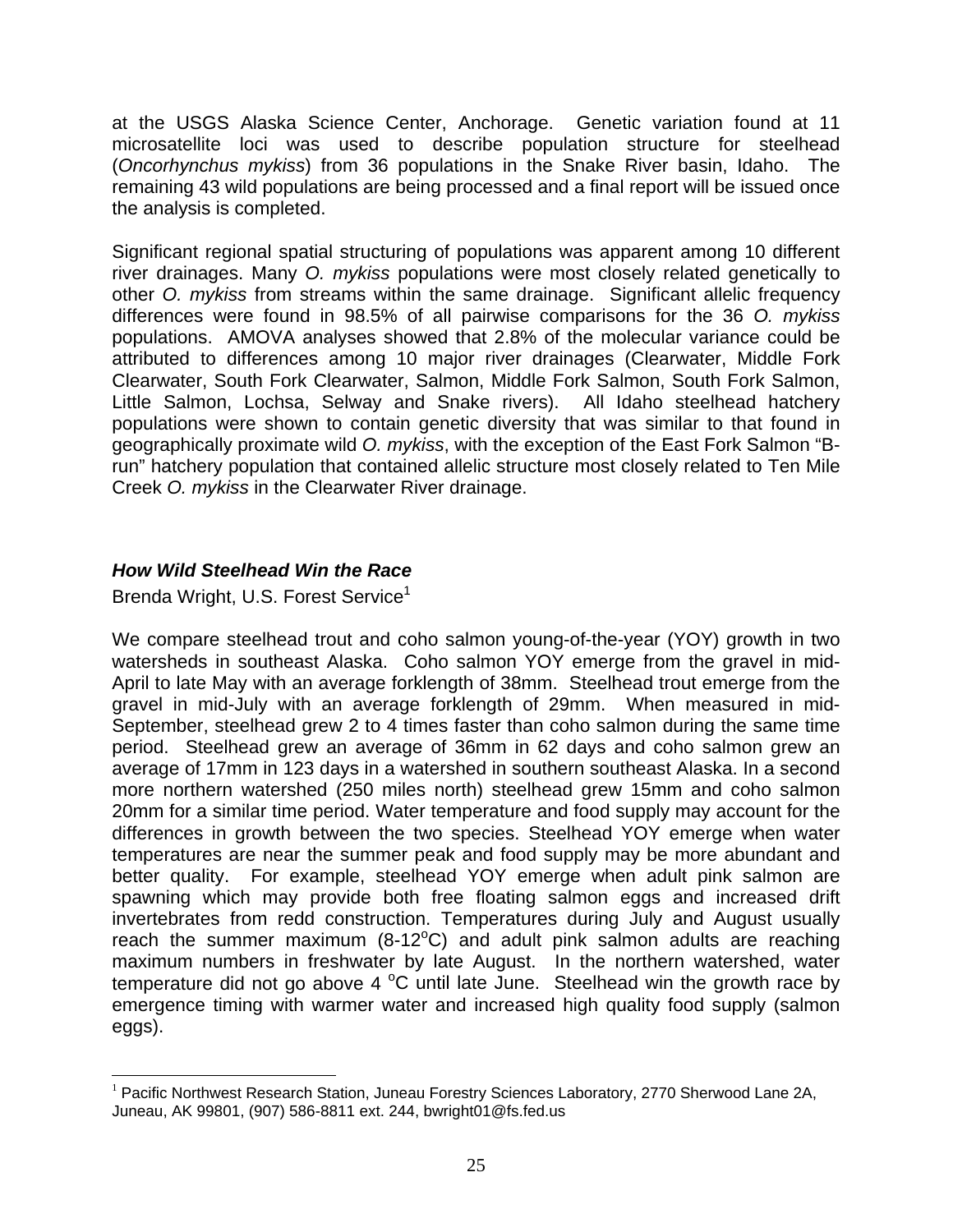#### <span id="page-28-0"></span>*Quantifying Genetic Diversity Steelhead Stocks*

Eric Parkinson, Art Tautz and Bob Hooton; British Columbia Ministry of Water, Land & Air Protection

We developed a classification system for steelhead stocks based on molecular genetics, habitat similarity and shared management issues. Steelhead distribution is mapped on a 1:50000 digital watershed atlas. The smallest independent units are stock which have independent demography and are large enough to be viable. These units are intended to correspond closely with the Viable Salmonid Population definition. Based on observed patterns of genetic differentiation, stocks were defined by listing tributaries of the ocean and large rivers using the watershed atlas. Watershed area and anadromous stream length were used to estimate capacity and watersheds with maximum run sizes of <30 adults were not considered viable. This list was reviewed by Regional biologists for obvious errors based on local knowledge. Stocks were grouped into 3 major phylogenetic groups based on similarities in molecular genetic profiles. A variety of watershed characteristics (gradient, size, snowfield size, lake area, distance from ocean) can be used define groups of stocks that share similar habitats and, presumably similar selective regimes for adaptive traits. Stocks that share common management issues and policies can be defined using information such as hatchery stocking, commercial harvest data, land use data and angler use statistics. We believe that this system will facilitate the identification of rare and unusual ecotypes as well as the process of managing hundreds of stocks with almost no stock status data.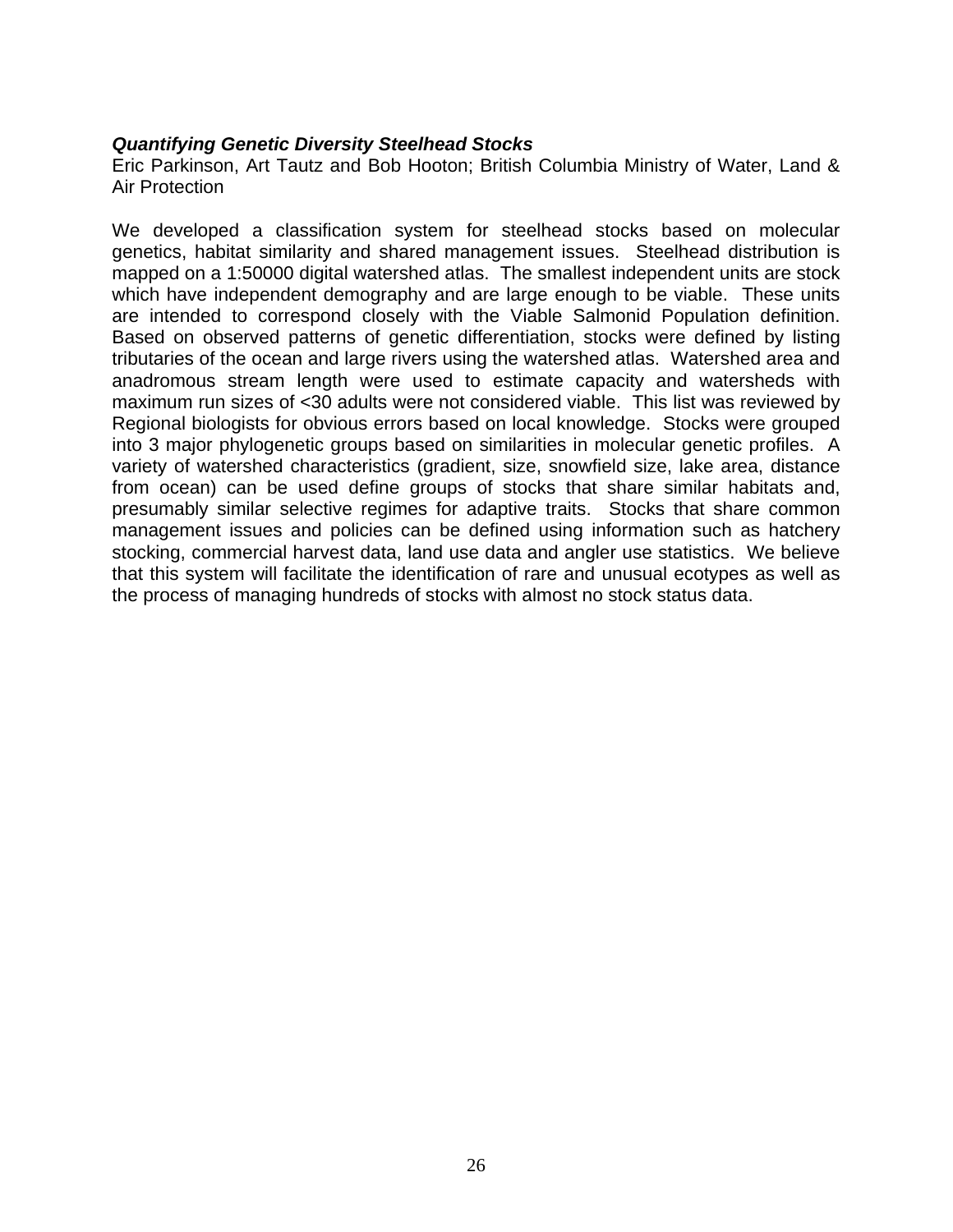# **Evening Session**

#### <span id="page-29-0"></span>*SalmonScape*

Ann Blakley, Washington Department of Fish and Game

SalmonScape is a GIS-based, interactive web application that provides a wide range of information on Washington salmon and steelhead stock abundance and status, distribution, and habitat. SalmonScape also provides information about fish passage barriers, hatchery programs, smolt traps, and recovery efforts. Viewers can create a wide range of maps that display much of the habitat and distribution data and can download stock-specific text-based reports from the 2002 Salmonid Stock Inventory (SaSI).

SalmonScape can be accessed at [http://wdfw.wa.gov/mapping/salmonscape.](http://wdfw.wa.gov/mapping/salmonscape)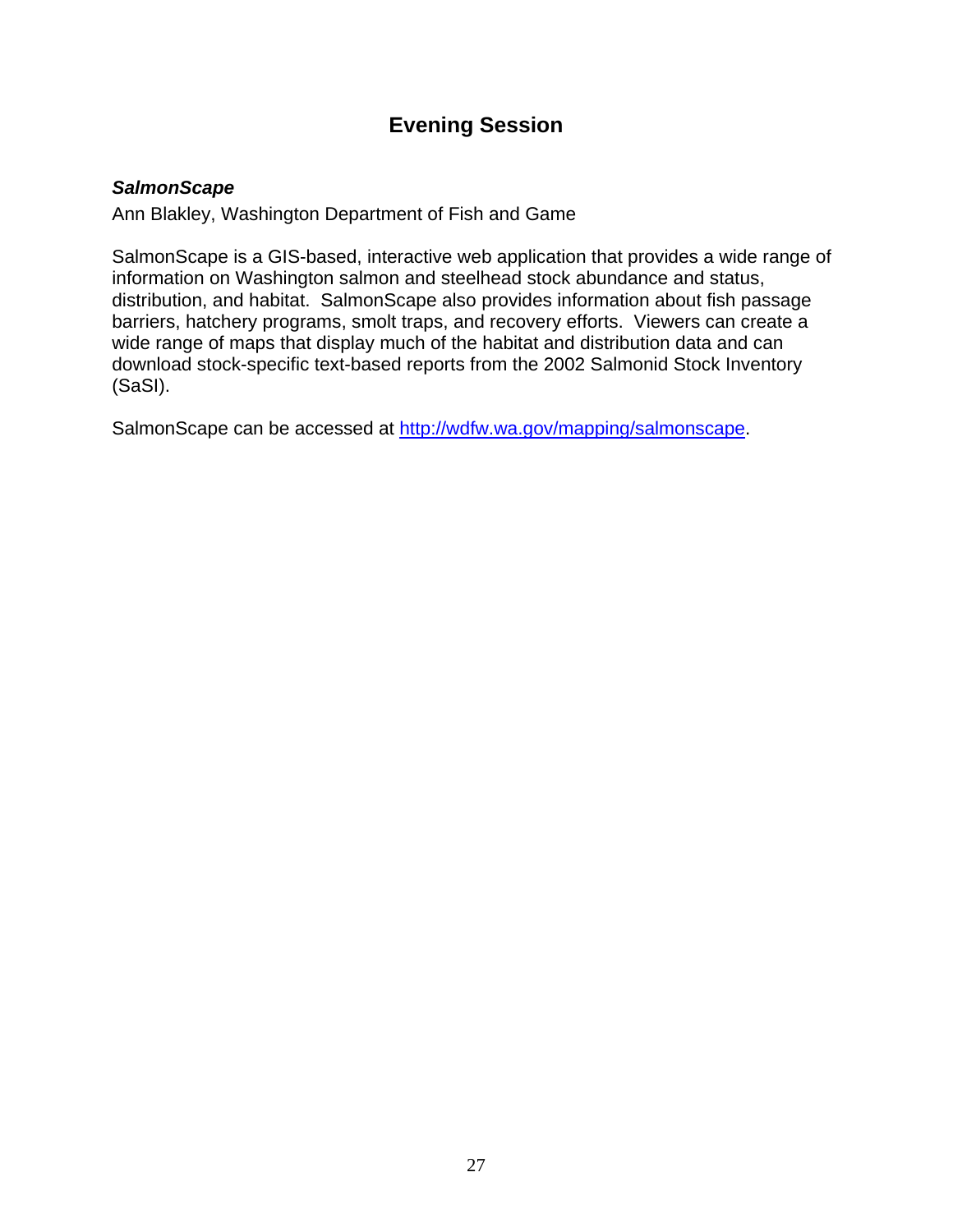# **Attendance List**

#### <span id="page-30-0"></span>**Alaska Department of Fish and Game**

Tom Brookover 304 Lake St. Room 103 Sitka, AK 99835 (907) 747-3881 tom\_[brookover@fishgame.state.ak.us](mailto:brookover@fishgame.state.ak.us)

Roger Harding P.O. Box 240020 Douglas, AK 99824 (907) 465-4311 [roger\\_harding@fishgame.state.ak.us](mailto:roger_harding@fishgame.state.ak.us)

Steve Hoffman 2030 Sea Level Drive, Suite 205 Ketchikan, AK (907) 225-2889 [steve\\_hoffman@fishgame.state.ak.us](mailto:steve_hoffman@fishgame.state.ak.us)

#### **British Columbia Ministry of Water, Land & Air Protection**

Bob Hooton 2080 A. Labieux Rd. Nanaimo, BC V9T6J9 (250) 751-3109 [Bob.Hooton@gems1.gov.bc.ca](mailto:Bob.Hooton@gems1.gov.bc.ca)

Eric Parkinson 2204 Main Mall, HBG Vancouver, BC V6T 124 (604) 222-6761 [Eric.Parkinson@gems9.gov.bc](mailto:Eric.Parkinson@gems9.gov.bc).ca

Miles Stratholt PO Box 9363 Stn. Prov. Gov. Victoria, BC V8W9M2 (250) 387-9560 [Miles.Stratholt@gems3.gov.bc.](mailto:Miles.Stratholt@gems3.gov.bc)ca

#### **British Columbia Conservation Foundation**

Alan Lill 5569 Cortez Rd. N. Vancouver, BC V7R4P9 (604) 980-4366 alanlill@shaw.ca

#### **The Confederated Tribes of the Warm Springs Reservation of Oregon**

Mick Jennings 6030 Dee Highway Parkdale, OR 97041 (541) 352-9326 [mjennings@gorge.net](mailto:mjennings@gorge.net)

Alexis Vaivoda 6030 Dee Highway Parkdale, OR 97041 (541) 352-9326 vaivoda@gorge.net

### **Hoh Tribe**

Jim Jorgenson 2464 Lower Hoh Road Forks, WA 98331 (360) 374-6548 [jjsalmo@hotmail.com](mailto:jjsalmo@hotmail.com)

### **Idaho Department of Fish and Game**

Alan Byrne 600 South Walnut Avenue Boise, ID 83707 (208) 334-3700 [abyrne@idfg.state.id.us](mailto:abyrne@idfg.state.id.us)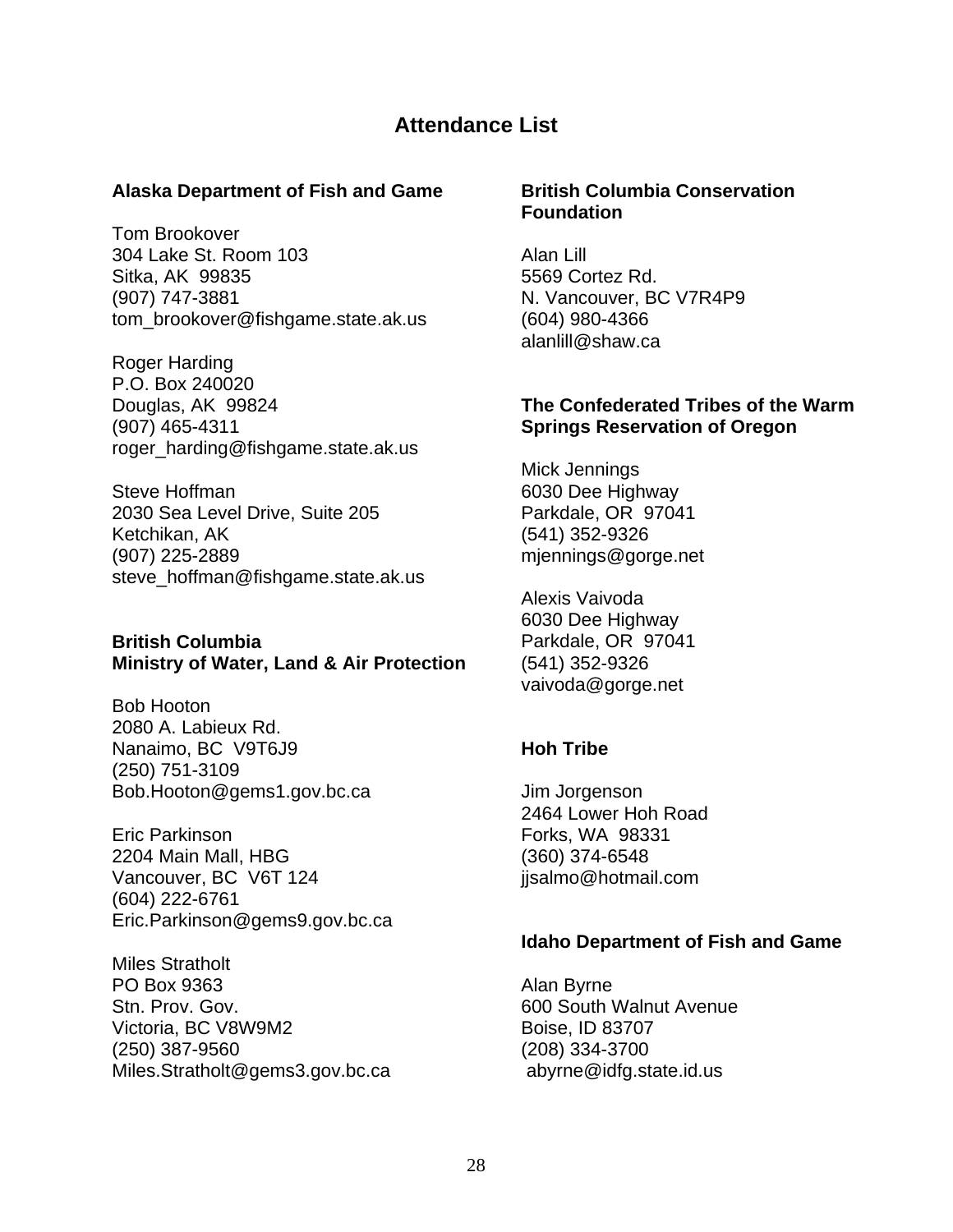<span id="page-31-0"></span>Bill Horton 600 So. Walnut Avenue Boise, ID 83707 (208) 374-3791 [bhorton@idfg.state.id.us](mailto:bhorton@idfg.state.id.us)

#### **National Oceanic and Atmospheric Administration – Fisheries**

Barry Berejikian Manchester Research Station P.O. Box 130 Manchester, WA 98353 (206) 842-5434 barry.berejikian@noaa.gov

Paul McElhany 2725 Montlake Blvd. E. Seattle. WA 98112 (206) 860-5608 [paul.mcelhany@noaa.gov](mailto:paul.mcelhany@noaa.gov)

Rich Turner 525 NE Oregon St., Suite 510 Portland, OR 97232 (503) 786-4737 rich.turner@noaa.gov

Gary Winans 2725 Montlake Blvd. E. Seattle, WA 98112 (206) 860-3265 gary.winans@noaa.gov

#### **Oregon Department of Fish and Wildlife**

Steve Jacobs 28655 Hwy 34 Corvallis, OR 97333 (541) 758-4617 [jacobss@fsl.orst.edu](mailto:jac.bss@fsl.orst.edu)  Kathryn Kostow 17330 SE Evelyn Clackamas, OR 97015 (503) 657-2000 [kathryn.e.kostow@state.or.us](mailto:kathryn.e.kostow@state.or.us).

Jim Muck 510 Arcadia Drive Roseburg, OR 97470 (541) 440-3353 [jim.b.muck@state.or.us](mailto:jim.b.much@state.or.us)

Steve Pribyl 3701 W 13<sup>th</sup> The Dalles, OR 97058 (541) 296-4628 [steve.pribyl@state.or.us](mailto:steve.pribyl@state.or.us)

Brad Smith 65495 Alder Slope Rd. Enterprise, OR 97828 (541) 896-3183 [gofish@oregontrail.net](mailto:gofish@oregontrail.net)

#### **Pacific States Marine Fisheries Commission**

Stephen Phillips 205 SE Spokane Street, Suite 100 Portland, OR 97202 (503) 595-3100 [stephen\\_phillips@psmfc.org](mailto:stephen_phillips@psmfc.org)

#### **U.S. Forest Service**

Sheila Jacobson Craig Rd - P.O. Box 500 Craig, AK 99921 (907) 826-1629 [sajacobson@fs.fed.us](mailto:sajacobson@fs.fed.us)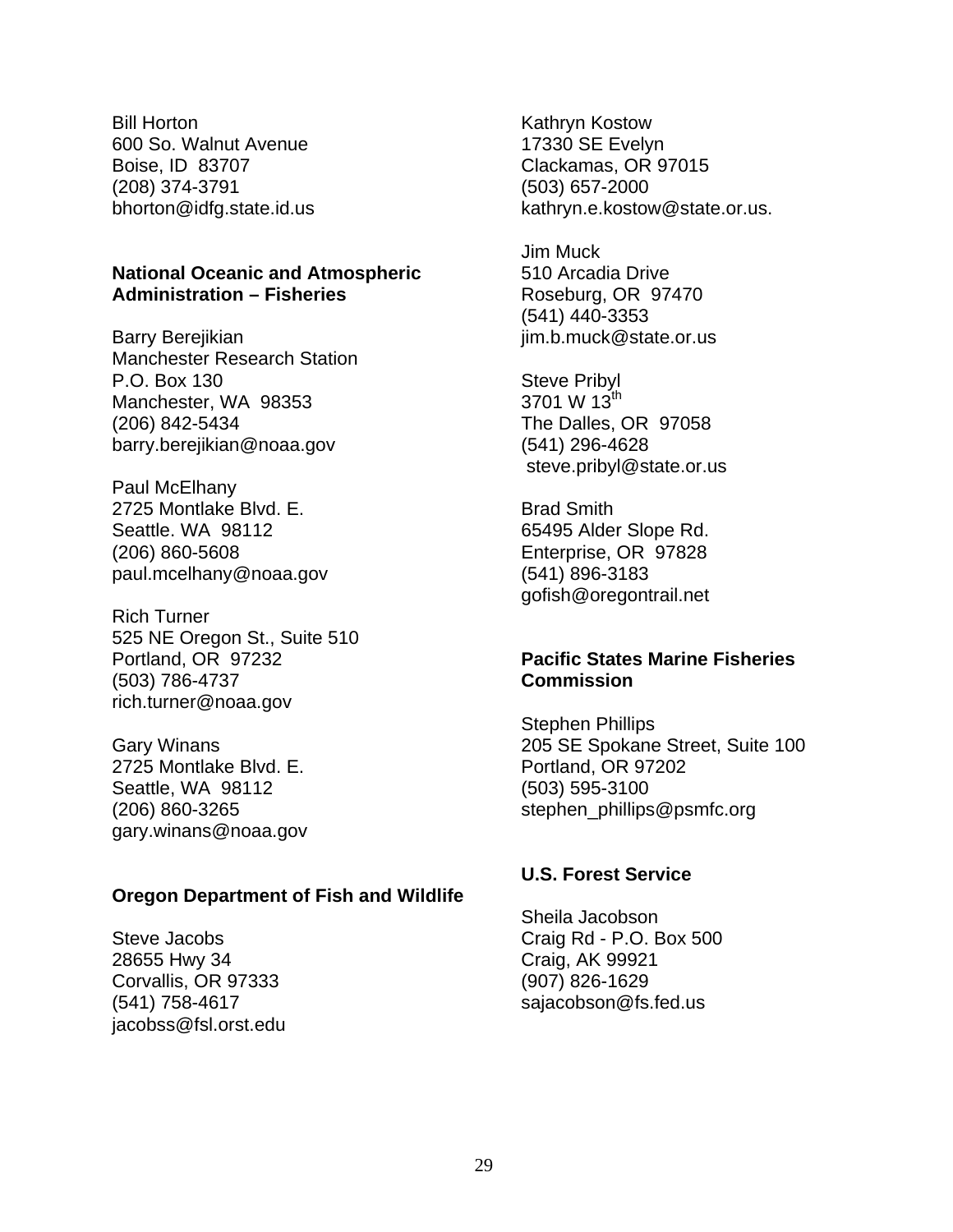<span id="page-32-0"></span>Don Martin 8904 Gee St. Juneau, AK 94801 (907) 586-8712 [dmartin02@fs.fed.us](mailto:dmartinoz@fs.fed.us)

Brenda Wright 2770 Sherwood Lane, 2A Juneau, AK 99801 (907) 586-8811 bwright01@fs.fed.us

#### **U.S. Fish and Wildlife Service**

Bill Ardren 1440 Abernathy Creek Rd. Longview, WA 98632 (360) 425-6072 William\_Ardren@r1.fws.gov

Dan Campton 1440 Abernathy Creek Rd. Longview, WA 98632 (360) 425-6072 Don Campton@r1.fws.gov

Douglas DeHart 911 NE 11<sup>th</sup> Avenue Portland, OR 97232 (503) 231-2386 douglas\_dehart@fws.gov

#### **Washington Department of Fish and Wildlife**

Thom H. Johnson 283236 Hwy 101 Port Townsend, WA 98361 (360) 765-3979 [johnsthj@dfw.wa.gov](mailto:johnsthj@dfw.wa.gov)

Pat Michael 600 Capitol Way N. Olympia, WA 98501 (360) 902-2628 [michapjm@dfw.wa.gov](mailto:michapjm@dfw.wa.gov)

Randy Cooper 283236 Hwy. 101 Port Townsend, WA 98368 (360) 765-3979 [coopervc@dfw.wa.gov](mailto:coopervc@dfw.wa.gov)

Manuel Farinas 48 Devonshire Road Montesano, WA 98661 (360) 753-2600 [farinmaf@dfw.wa.gov](mailto:farinmaf@dfw.wa.gov)

Bill Freymond 48 Devonshire Road Montesano, WA 98661 (360) 753-2600 [freymbhf@dfw.wa.gov](mailto:freymbhf@dfw.wa.gov)

Steve Foley 16018 Mill Creek Blvd. Mill Creek, WA 98012 (425) 775-1311 x 102 [foleysrf@dfw.wa.gov](mailto:foleysrf@dfw.wa.gov)

Eric Truscott 3515 Hwy 97-A Wenatchee, WA 98801 (509) 664-1227 [trusckdt@dfw.wa.gov](mailto:trusckdt@dfw.wa.gov)

Mike Scharpf 600 Capitol Way N., Olympia, WA 98501 (360) 902-2710 [scharms@dfw.wa.gov](mailto:scharms@dfw.wa.gov)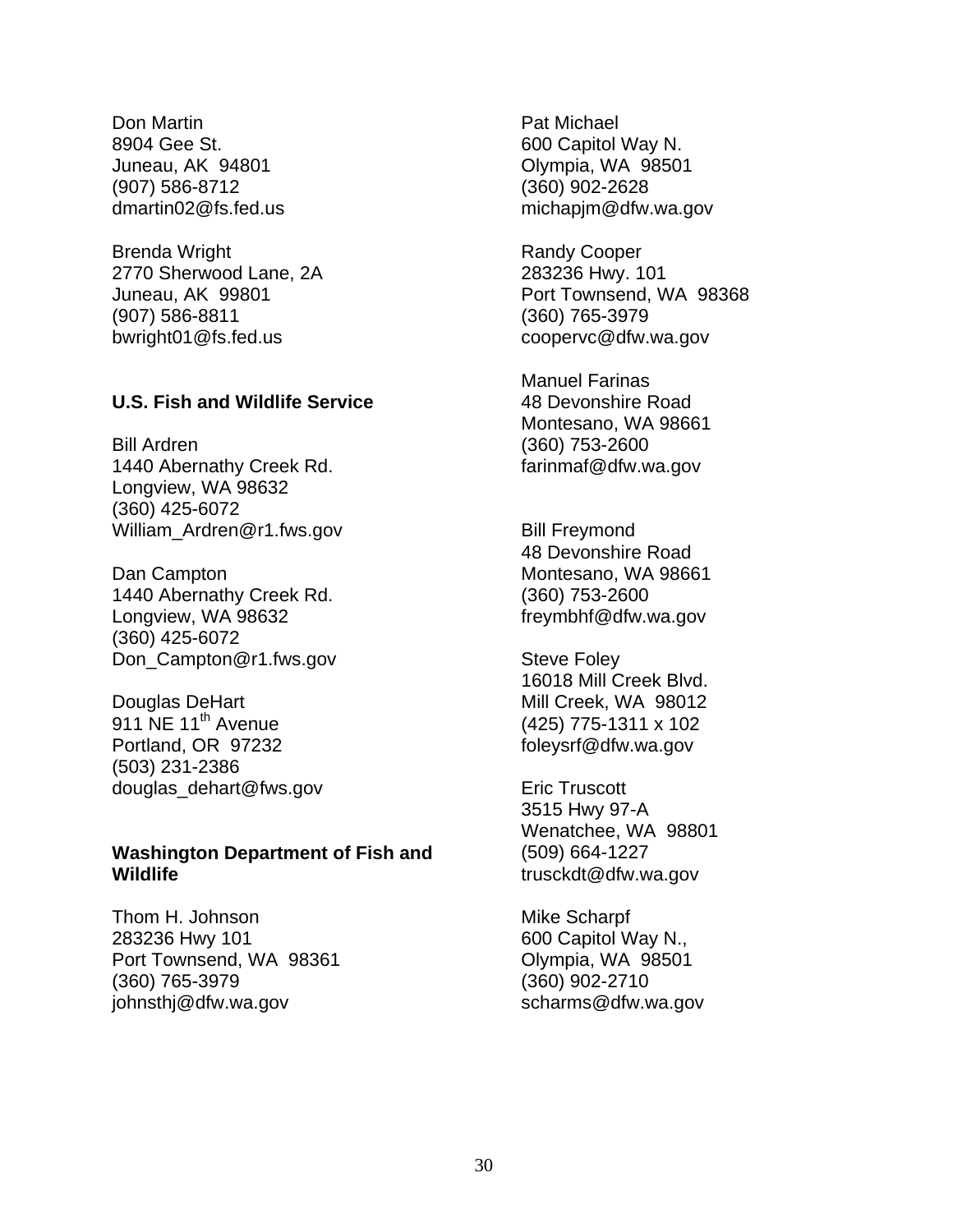Larry Phillips 600 Capitol Way N. Olympia, WA 98501 (360) 902-2721 [phillicp@dfw.wa.gov](mailto:phillicp@dfw.wa.gov)

Jon Anderson 600 Capitol Way N. Olympia, WA 98501 (360) 902-2711 anderjda@dfw.wa.gov

Ann Blakley 600 Capitol Way N. Olympia, WA 98501 (360) 902-2712 [blaklab@dfw.wa.gov](mailto:blaklab@dfw.wa.gov)

Mike Gross 48 Devonshire Road Montesano, WA 98661 (360) 753-2600 [grossmlg@dfw.wa.gov](mailto:grossmlg@dfw.wa.gov)

Rick Ereth 48 Devonshire Road Montesano, WA 98661 (360) 753-2600 [erethrje@dfw.wa.gov](mailto:erethrje@dfw.wa.gov)

Bryce Glaser 2108 Grand Blvd. Vancouver, WA 98611 (360) 906-6761 [glasebg@dfw.wa.gov](mailto:glasebg@dfw.wa.gov)

Chris Gleizes 804 Allen St., #3 Kelso, WA 98626 (360) 577-0197 [gleizcmg@dfw.wa.gov](mailto:gleizcmg@dfw.wa.gov)

Jeff Haymes 600 Capitol Way N. Olympia, WA 98501 (360) 902-2727 haymejrh@dfw.wa.gov Paul Hoffarth 2620 N. Commercial Avenue Pasco, WA 99301 (509) 545-2284 [hoffarph@dfw.wa.gov](mailto:hoffarph@dfw.wa.gov)

Curt Holt 48 Devonshire Road Montesano, WA 98661 (360) 753-2600 holtclh@dfw.wa.gov

Pat Hulett 804 Allen St., #3 Kelso, WA 98626 (360) 577-0197 huletplh@dfw.wa.gov

Chad Jackson 16018 Mill Creek Blvd. Mill Creek, WA 98012-1296 (425) 775-1311 ext 113 jacksonsj@dfw.wa.gov

Karen Kloempken 600 Capitol Way N. Olympia, WA 98501 (360) 902-2686 [kloemkak@dfw.wa.gov](mailto:kloemkak@dfw.wa.gov)

Bob Leland 600 Capitol Way N. Olympia, WA 98501 (360) 902-2817 [lelanrfl@dfw.wa.gov](mailto:lelanrfl@dfw.wa.gov)

John Long 600 Capitol Way N. Olympia, WA 98501 (360) 902-2853 longjal@dfw.wa.gov

Anne Marshall 600 Capitol Way No. Olympia, WA 98501 (360) 902-2769 [marsharm@dfw.wa.gov](mailto:marsharm@dw.wa.gov)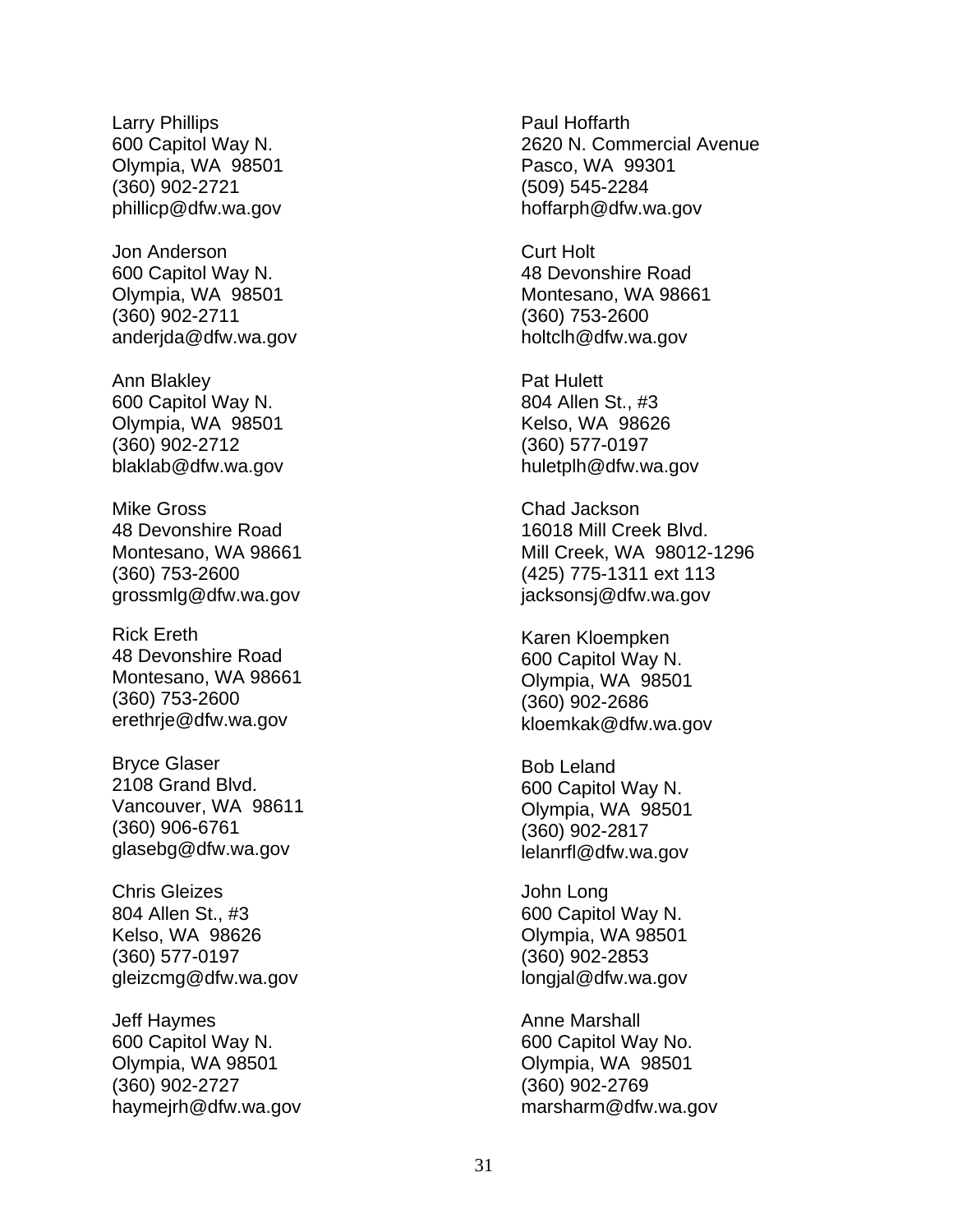<span id="page-34-0"></span>Glen Mendel 529 W. Main St. Dayton, WA 99328 (509) 382-1005 [mendegwm@dfw.wa.gov](mailto:mendegwm@dfw.wa.gov)

Hal Michael 600 Capitol Way No. Olympia, WA 98501 (360) 902-2659 [michahhm@dfw.wa.gov](mailto:michahhm@dfw.wa.gov)

Charles Morrill 600 Capitol Way No. Olympia, WA 98501 (360) 902-2747 morricfm@dfw.wa.gov

Mark Schuck 401 S. Cottonwood Dayton, WA 99328 (509) 382-1004 [schucmls@dfw.wa.gov](mailto:schucmls@dfw.wa.gov)

Cam Sharpe 804 Allen St., #3 Kelso, WA 98626 (360) 577-0197 [sharpcss@dfw.wa.gov](mailto:sharpcss@dfw.wa.gov)

Art Viola 3860 Chelan Hwy N. Wenatchee, W A 98801 (509) 665-3337 [violaaev@dfw.wa.gov](mailto:violaaev@dfw.wa.gov)

Chris Wagemann 804 Allan St., #3 Kelso, WA 98626 (360) 577-0197 [wagemcww@dfw.wa.gov](mailto:wagemcww@dfw.wa.gov)

Aimilee Wilson 600 Capitol Way No. Olympia, WA 98501

(360) 902-2856 wilsoalw@dfw.wa.gov

#### **Washington Trout**

Nick Gayeski P.O. Box 402 Duvall, WA 98019 (425) 788-1167 [nick@washingtontrout.org](mailto:nick@washingtontrout.org)

Ramon Vanderbrulle P.O. Box 402 Duvall, WA 98109 (425) 788-1167 [ramon@washingtontrout.org](mailto:ramon@washingtontrout.org)

Bill McMillan Washington Trout 40104 Savage Rd. Sedro-Woolley, WA 98284 (360) 826-4235 [monksend@fidalgo.net](mailto:monksend@fidalgo.net)

#### **Wild Salmon Center**

John McMillan PO Box 2331 Forks, WA 98331 jmcmillan@wildsalmoncenter.org.

David Moskowitz 721 NW Ninth Avenue, Suite 290 Portland, OR 97209 (503) 222-1804 [dmoskowitz@wildsalmoncenter.org](mailto:dmoskowitz@wildsalmoncenter.org)

#### **Long Live the Kings**

Kathleen Hopper 1305 4<sup>th</sup> Avenue, Suite 810 Seattle, Washington (206) 382-9555 [Khopper@lltk.org](mailto:Khopper@lltk.org)